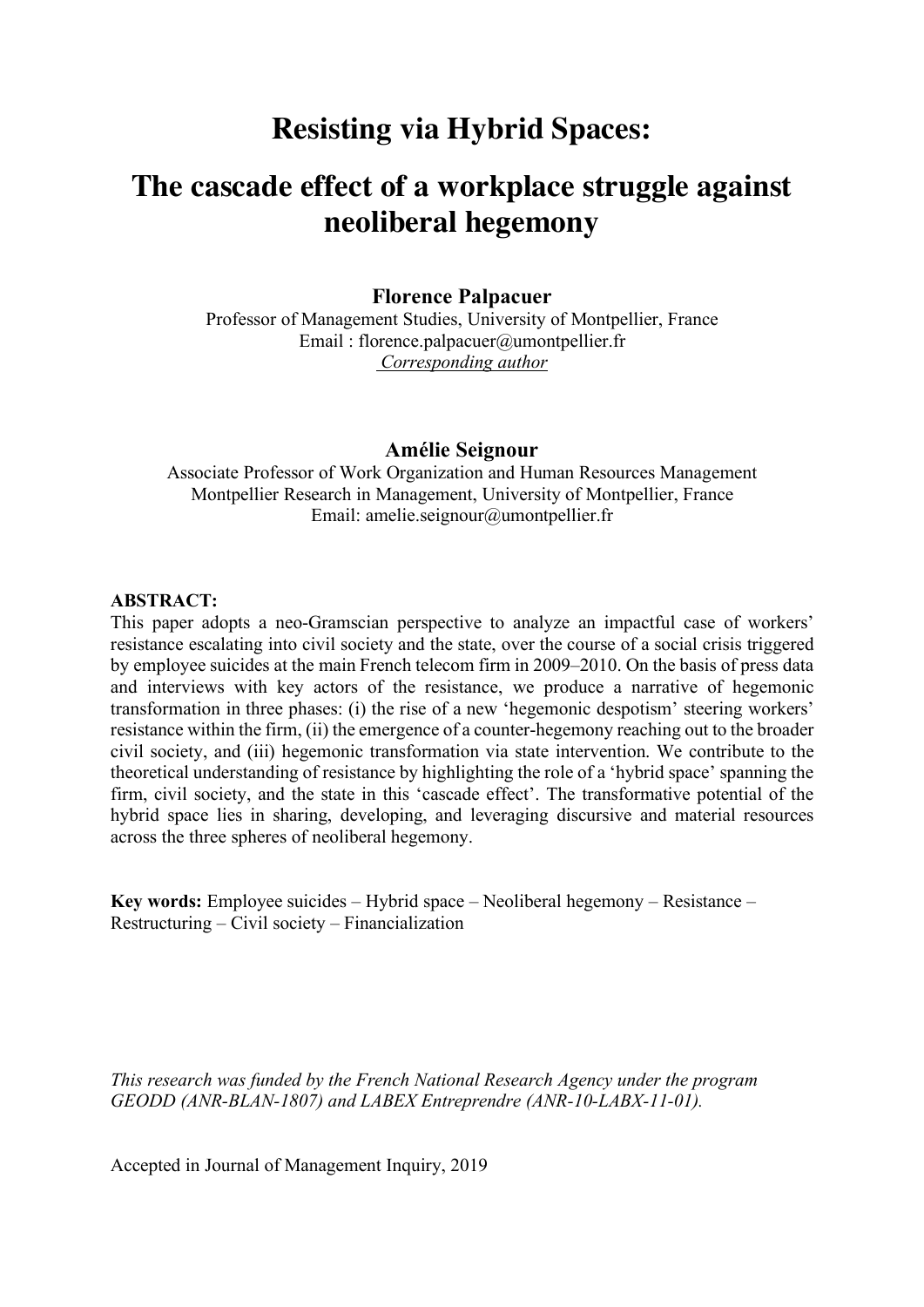In the summer of 2009, a major media campaign was unleashed in France concerning a series of suicides committed by employees of the main French telecommunications operator. Headlines reported a suicide on 14 July – the 18th since early 2008 – which the victim explicitly linked to growing managerial pressures at the company. The case took a broader political dimension when the government intervened in September 2009 to summon the top management of the corporation. Meanwhile, additional employee suicides continued to hit the news. A national debate developed from fall 2009 until spring 2010 on the causes and significance of these suicides, related to changing work conditions, management practices, and broader trends towards privatization and financialization in the national economy. The case stirred the vocal participation of many diverse civil society actors such as professional associations, labor unions, political parties, intellectuals, religious organizations, etc. This led to the launch of governmental plans, collective framework agreements on stress and violence at work, and a judicial investigation of the legal responsibility of the firm and its top managers. Such widespread media attention, controversies and regulatory changes did not occur as a spontaneous reaction to the radical actions of individual employees. They resulted rather from the workers' organized resistance, which reached beyond the corporation with the objective of making the issues of work pressures and deteriorating social conditions within the firm visible, recognized, and acted upon at a broader level.

In this paper, we ask how a workers' resistance movement could gain such a transformative capacity, escalating from the firm into civil society and the State so as to produce long-lasting changes in workplace practices and regulation across the country. We argue that the literature on resistance does not adequately deal with this question as it tends to focus either on the workplace or on civil society as the main locus of the struggle. As a result, it overlooks the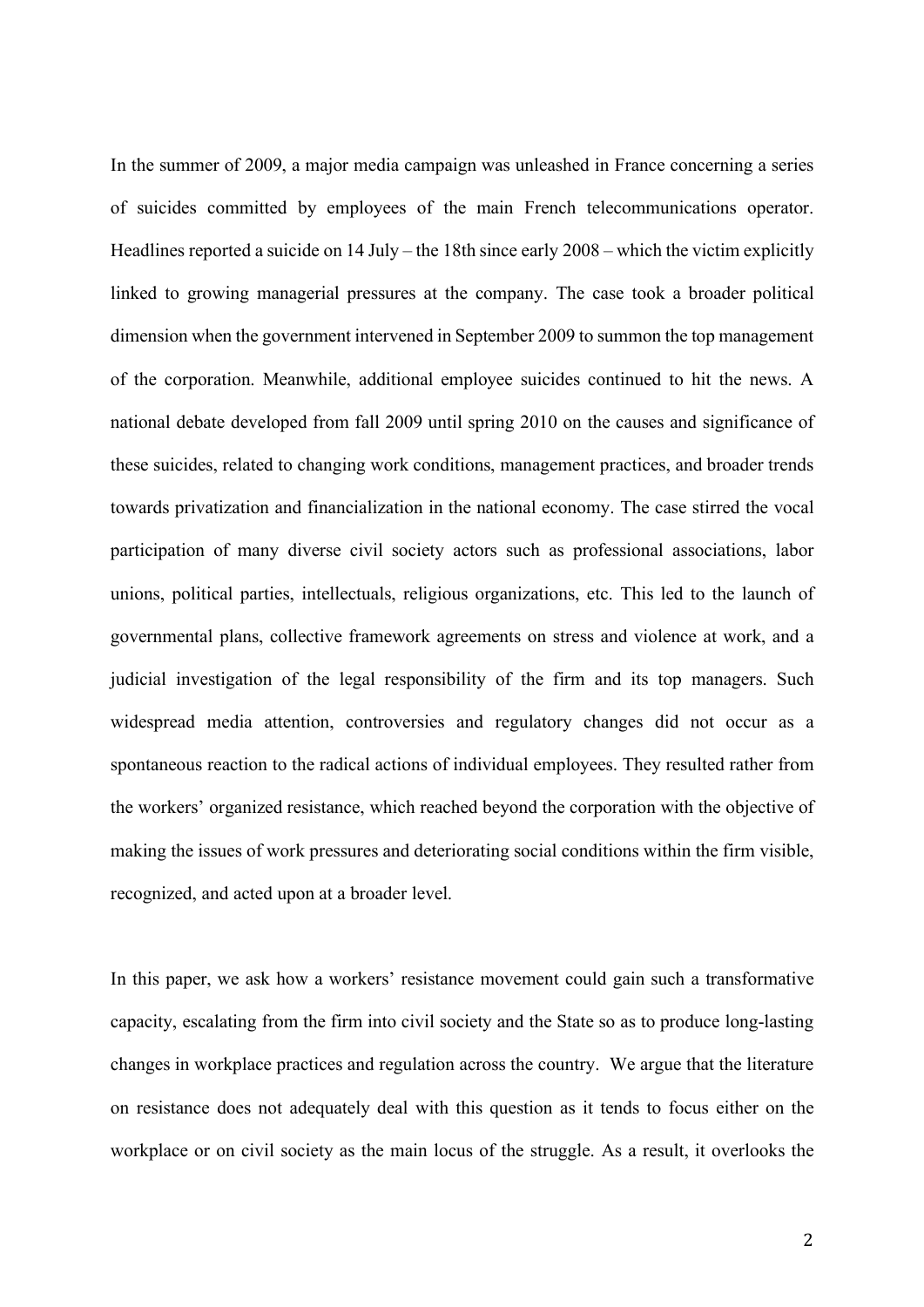processes through which resistance is able to span these different spaces to achieve systemic changes. In order to capture these understudied processes, we adopt a neo-Gramscian perspective that allows us to think of social transformation as occurring through what Gramsci (1971) sees as the three pillars of a social order or 'hegemony', i.e., the firm, civil society, and the State (Levy and Egan, 2003). Seen from this angle, hegemony is neither complete nor stable, but rather continuously challenged and transformed via 'relations of force' mobilizing discursive, material and organizational resources that we seek to analyze in our study of the resistance initiative.

We show how counter-hegemonic forces emerged and successfully opposed the neoliberal hegemony that materialized in the privatization, financialization and heavy restructuring of the French telecommunication operator. Our results are presented in the form of a narrative (Ewick & Silbey, 1995, 2003) that renders the polyphonic and dialogic dimensions of the processes under study (Belova, King & Sliwa, 2008; Humphreys & Brown, 2002). On the basis of indepth interviews with key actors of the resistance, a wealth of secondary data, and the detailed reconstruction of the chronology of events that unfolded during the crisis, we produce a narrative of hegemonic transformation in three phases: (i) the rise of a new 'hegemonic despotism' steering workers' resistance within the firm, (ii) the emergence of a counterhegemony reaching out to the broader civil society, and (iii) hegemonic transformation via state intervention.

Using this approach, our contribution to the literature is twofold. First, our narrative enriches the literature on resistance by uncovering the 'cascade effect' (Levy and Egan, 2003) through which workers' resistance can escalate to reach civil society and the state apparatus and produce hegemonic transformation in the country. Second, we contribute to neo-Gramscian studies on hegemonic transformation by showing the role of a 'hybrid space' through which resisters produced this cascade effect. In our neo-Gramscian perspective, a 'hybrid space' is formed of

3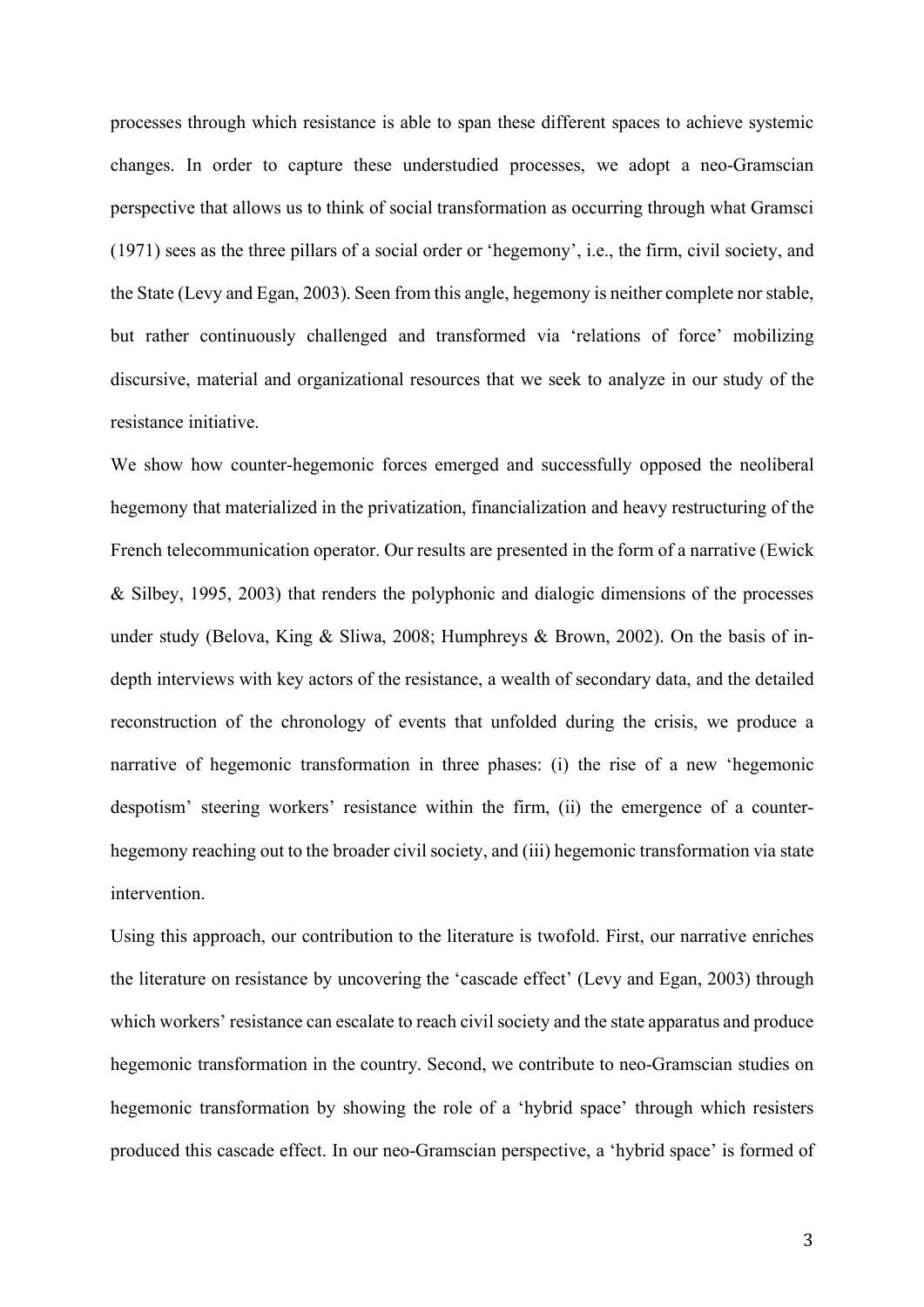micro- and meso-organizational processes that enable resisters to share, develop and leverage both discursive and material resources *across* the three main sites of hegemony, i.e., the firm, civil society, and the State. Inspired by Moje et al.'s (2004) work in educational studies, this notion serves to capture the cross-institutional dynamics that give resistance the potential to become broadly transformative. The rest of the article is organized as follow. The first section places our work at the intersection of the literatures on workplace and civil society struggles, and discusses how the concept of hybrid space could bridge these two literatures in a neo-Gramscian perspective. The second section provides an explanation of our methodology. Empirical results unfold as a narrative of hegemonic transformation in the third section, followed by an exploration of the role of the hybrid space of resistance in this cascade effect. We discuss these results by elaborating on the capacity of hybrid spaces of resistance to induce systemic transformations in the contemporary hegemony, before offering a brief conclusion.

#### **A Neo-Gramscian Reading of Resistance**

Critical studies of resistance in organizations have emerged from the observation of social struggles at the workplace, most notably in the Marxist tradition of labor process theory. Resistance was understood as an attempt by workers to regain control and autonomy in the production process, against a background of inherent antagonism between labor and capital (Burawoy, 1979; Knights & Willmott, 1990). Various forms of resistance were studied, from collective upsurges and the rise of the labor movement to informal tactics to subvert managerial rules. However, the key tenets of labor process theory were criticized for offering an overdeterministic account of social struggles at the workplace. Some critics argued that the possibilities for workers' emancipation had been excessively downplayed since resistance ultimately sustained capitalist relations of domination, while others pointed out that more subjective forms of resistance had not been acknowledged (Mumby, 1997; Courpasson et al.,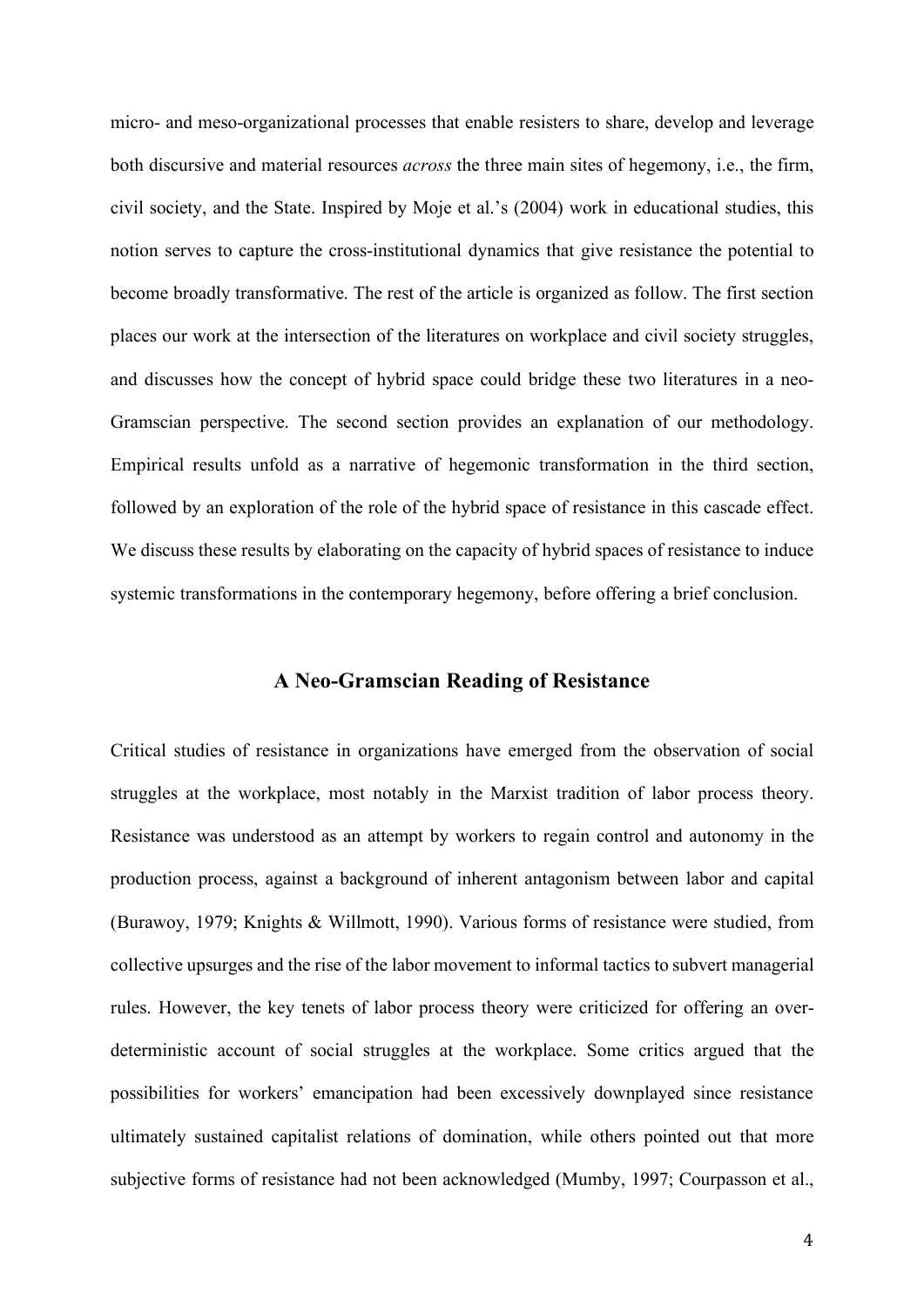2012). An alternative line of research subsequently drew on the work of Foucault and others to explore the discursive construction of subjectivities at the workplace and the micro-politics through which employees might be able to resist managerially imposed subjectivities, including outright rejection, feigned acceptance, or pragmatic negotiation (Knights & MacCabe, 2000; Thomas & Davies 2005). The ascendance of such 'radical pluralism' was in turn critiqued for celebrating 'localized and heterogeneous struggles' (Carroll & Ratner, 1994, p.7), or a form of 'anemic' (Mumby, 1997), 'decaf' (Contu, 2008) resistance reduced to the 'clever tricks of the weak within the order established by the strong' (De Certeau, 1984, p. 40).

A number of recent contributions have sought to overcome such limitations by arguing that a combination of practices, both hidden and public, individual and collective, could allow resisters to effectively counteract managerial power, thus enabling 'productive' (Courpasson et al., 2012, 2017) or 'impactful' (Courpasson, 2016) resistance to reverse managerial decisions. However, focusing on the workplace meant that the role of external civil society and state actors, although acknowledged for tilting the balance of power between workers and the firm in empirical accounts of the struggles, was not theorized as a lever of successful resistance. Hence, a broader theoretical perspective is needed to embrace the capacity of workers' resistance to produce outcomes not just within but also beyond the firm, by engaging civil society and the State in a broader process of hegemonic transformation.

Several features of a neo-Gramscian perspective suggest that it may be suitable to such an enlarged reading of resistance. First, Gramsci (1971) conceived of a social order or 'hegemony' as spanning a 'historical bloc' allying 'the coercive and bureaucratic authority of the State, dominance in the economic realm, and the consensual legitimacy of civil society' (Levy & Egan, 2003, p. 806). Second, neo-Gramscian hegemony refers to a 'process of struggle rather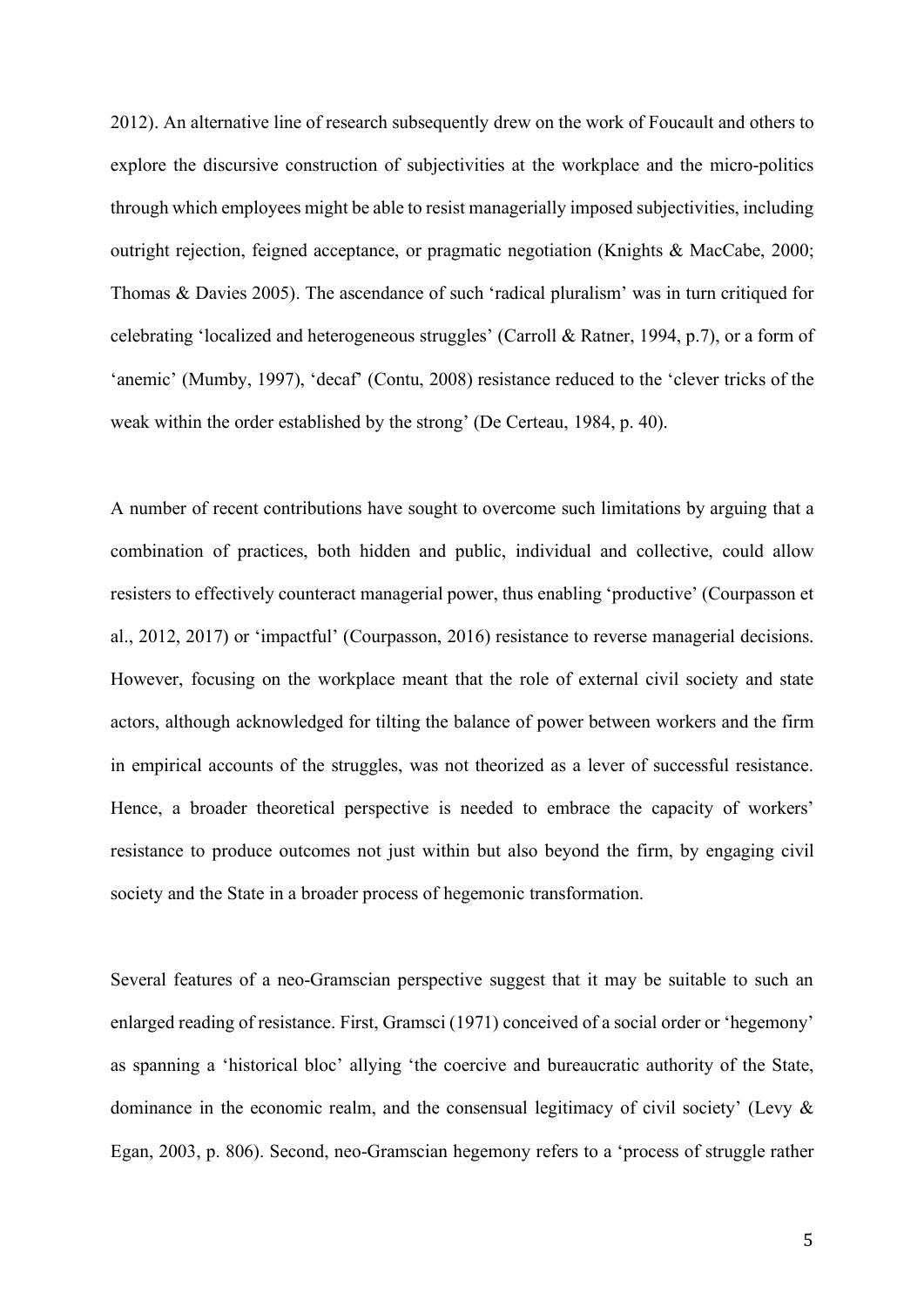than an existing state of consensual domination' (Mumby 1997, p. 365), whereby social actors draw on discursive, material and organizational resources in ways that are constrained but not predetermined by established forms of power, thus opening spaces for contestation and hegemonic transformation under the influence of resisting agents (Levy & Egan, 2003). The concepts of hegemony/counter-hegemony are both 'sensitive to the material moment of practice, yet also inclined toward the discursive issues that surround the securing of consent and the advancement of an alternative vision' (Carroll & Ratner, 1994, p. 7). Our choice of a neo-Gramscian approach is thus justified by the possibility it offers of reading power and resistance as dialectical dynamics spanning the firm, the State, and civil society, while also acknowledging the specific historical conditions of the hegemony to be resisted.

## **Workplace Struggles against Neoliberal Hegemony**

Key tenets of a neo-Gramscian perspective have been mobilized at the macro level to account for the rise of a 'global neoliberal hegemony' (Gill, 1997) and the related financialization of Anglo-American and European economies (Bieling, 2013). At the level of the firm, this trend has been traced by following the diffusion of a shareholder value ideology (Ezzamel et al., 2008; Faulconbridge & Muzio, 2009) that entails massive workplace restructuring via cost cutting, downsizing, externalization, and the weakening of collective forms of workers' organization (Hirsch & De Soucey, 2006; Cushen, 2013; Salento et al., 2013; Forsberg & Stokenstrand, 2014; Saltorato & Benatti, 2017). The shift was significant enough to question whether the new order of domination was still based on hegemonic consent or rather relied on 'managerial despotism' (Burawoy, 1985), i.e., the arbitrary application of coercion. Gill (1997, p. 7) suggested that 'a less consensual order was emerging, one based increasingly on the politics of supremacy and coercion rather than built from broad-based popular legitimacy.' Burawoy qualified the new regime as 'hegemonic despotism' whereby 'the interests of capital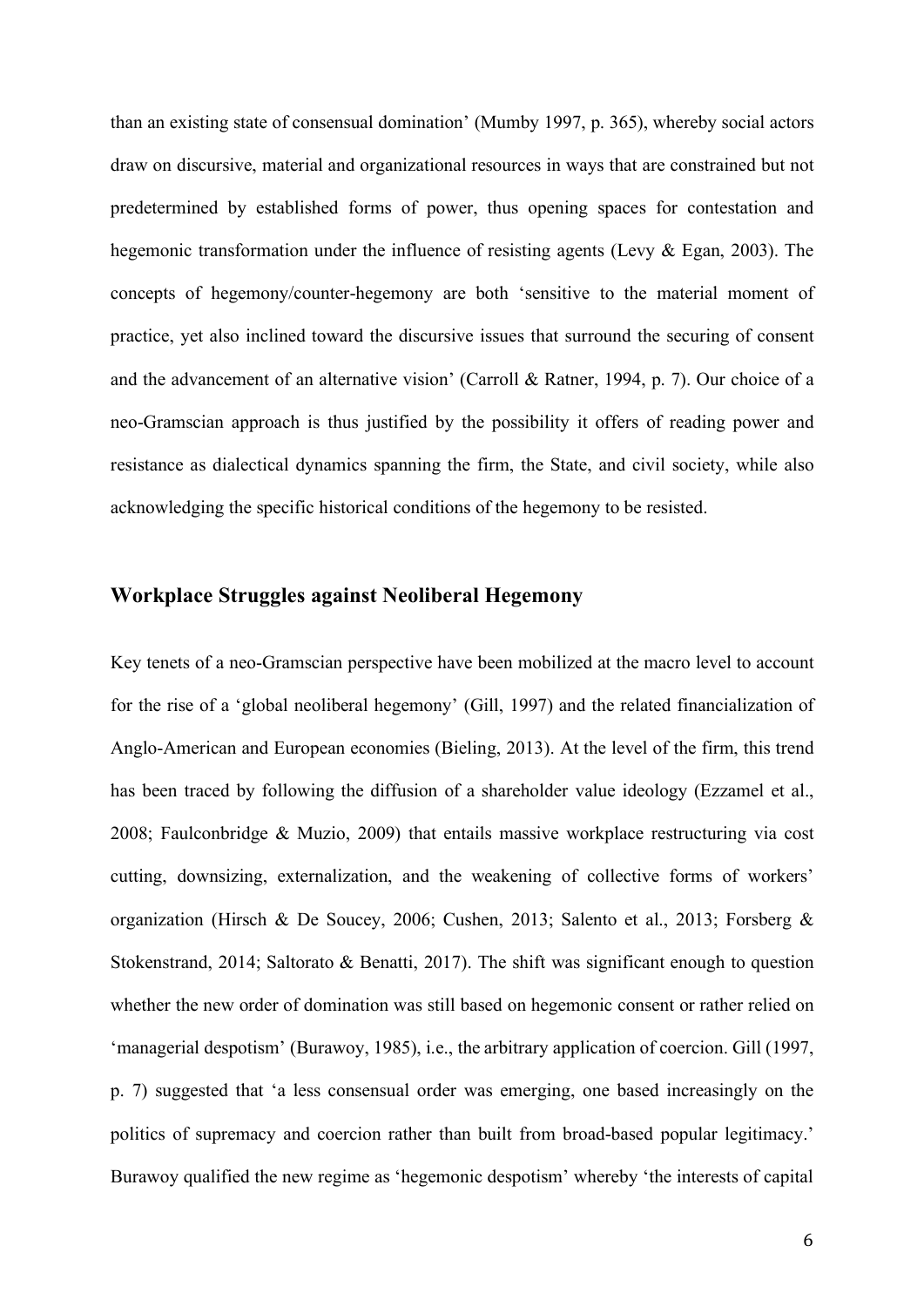and labor continue to be concretely coordinated, but where labor used to be *granted* concessions on the basis of the expansion of profits, it now *makes* concessions on the basis of the relative profitability of one capitalist vis-à-vis another – that is, the opportunity costs of capital' (1985, p. 150).

Workers' resistance to neoliberal hegemony has been studied in varied organizational settings such as the airline, engineering and artistic professions (Cushen, 2013; Fraher & Gabriel, 2016; Forsberg & Stockenstrand, 2014), multinationals' plant shutdowns (Erkama & Vaara, 2010; Contu et al., 2013; Vidaillet & Gamot, 2015), or the privatization of public services (Spicer and Fleming, 2007). This body of work has departed from neo-Gramscian readings by focusing on the everyday practices of 'resisting subjectivities' (Fraher & Gabriel, 2016; Cushen, 2013; Forsberg & Stockenstrand, 2014), the discursive struggles between 'competing narratives' whereby workers collectively engage in resisting (Spicer & Fleming, 2007; Erkama & Vaara, 2010), or workers' capacity to 'reintroduce a symbolic authority' in a psychoanalytical reading of resistance (Vidaillet & Gamot, 2015, p. 987). These theoretical contributions thus addressed micro-practices of resistance that did not openly challenge or unsettle the dominant order and/or left aside a broader context enabling workers' resistance to become more impactful (Fleming, 2016; Thompson & Harley, 2013). By contrast, a neo-Gramscian perspective would acknowledge the role of an enabling context that took the form of a state-based legal apparatus that workers were able to mobilize in their struggle against neoliberal restructuring at the French factory studied by Vidaillet & Gamot (2015), or the 'fundamentally different' funding and governance conditions that allowed professional workers to preserve collective skills and identities in the cases studied by Fraher & Gabriel (2016, p. 171).

Hence, workers' capacity to draw on levers and resources located beyond the firm may prove instrumental to challenging neoliberal hegemony, as shown in the neo-Gramscian study of Contu et al. (2013), where the decision to shut down a plant was successfully reversed thanks

7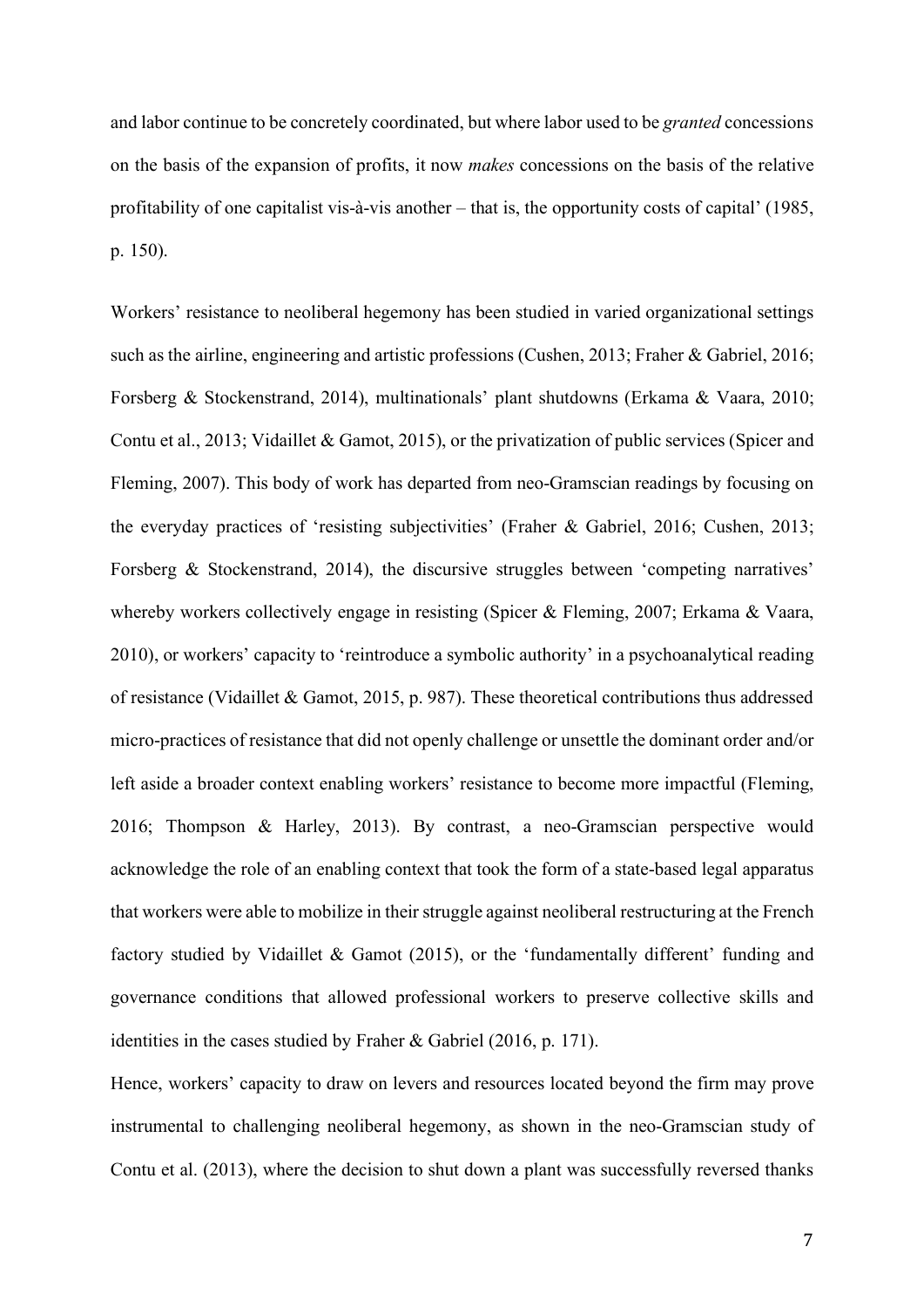to the ideological, organizational, and material support that workers received from the broader civil society and the tribunals where they repeatedly took action. These findings suggest that 'productive' resistance might critically depend on understudied processes through which workers can mobilize and develop a variety of tools and resources in and beyond the corporation. Along such lines, Spicer & Böhm pondered whether 'the historically separated realms of workplace politics and civil society have become increasingly blurred' (2007, p. 1683) and envisioned a process of 'escalation' whereby workplace movements could 'take their struggle into the broader realms of civil society.' The authors see escalation as likely to occur when resisters 'find few spaces in a workplace to voice their grievances, and issues of the broader legitimacy of management discourses are at stake' (2007, p. 1687), a situation that may arise from acute forms of hegemonic despotism.

## **Civil Society Movements and Hegemonic Transformation**

The capacity of resistance to alter contemporary forms of domination has more often been studied outside the workplace. In a neo-Gramscian perspective, broader social movements have been cast as central forces of 'counter-hegemony,' understood as the 'creation of an alternative hegemony on the terrain of civil society' (Pratt, 2004, p. 332), which conveys 'an alternative ethical view of society' (Cohn, 2016, p. 113). The most systematic attempts to integrate discursive, material, and organizational dimensions into the study of counter-hegemony have been made by Levy and co-authors in transnational fields where civil society actors pressed multinationals to intervene on social or environmental issues such as climate change (Levy & Egan, 2003), access to AIDS drugs in developing countries (Levy & Scully, 2007), economic inequalities in global production networks (Levy, 2008), or standards for corporate social responsibility (Levy et al., 2010) and sustainable coffee (Levy et al., 2016).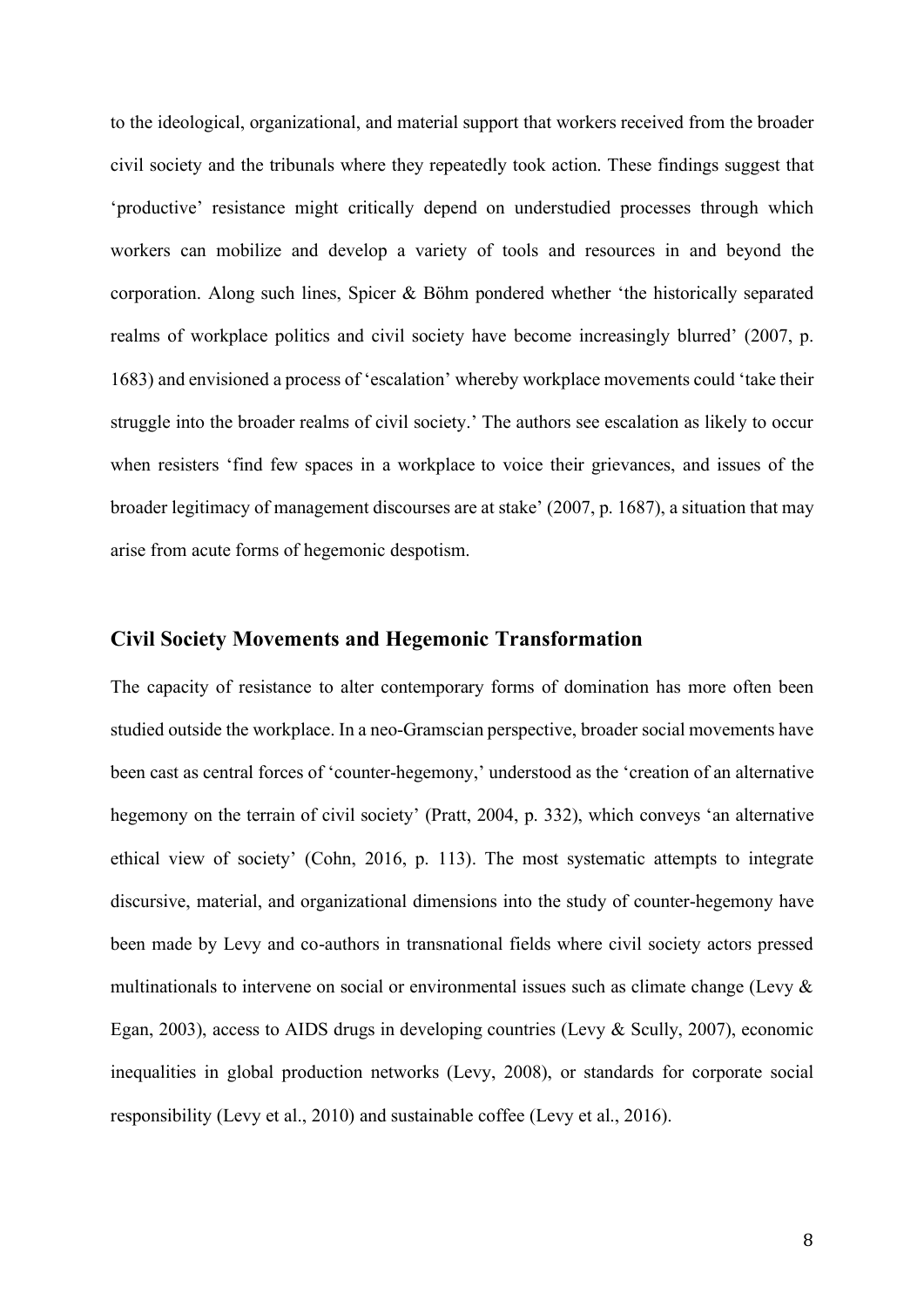Yet, counter-hegemonic struggles linking the workplace to civil society have remained understudied, with the significant exception of anti-sweatshop campaigns where activists in Europe and North America have pressured large corporations to support workers' rights at subcontracting factories in the Global South. For Spicer  $\&$  Böhm (2007), such campaigns epitomize the escalation of workplace struggles that spill over into civil society. However, southern actors – both civil society and workers – have been mainly involved as 'secondary subjects' in these transnational campaigns where northern activists tend to play a leading role (Wells, 2009). As a result, we still know little about processes of hegemonic transformation where workers take the lead in driving broader forces of resistance via civil society, or even via the State. The latter has remained largely off the radar of neo-Gramscian organizational studies, which have focused either on the firm or on transnational struggles led by civil society movements.

## **Exploring 'hybrid spaces' of resistance**

As previously discussed, the studies of workplace resistance to neoliberal hegemony have mostly focused on micro-practices located within the firm, and have thus overlooked the levers and resources that resisters could successfully mobilize in the spheres of the State and civil society. On a broader level, hegemonic transformation has mainly been studied through the prism of movements and struggles among broad groups of players  $-$  i.e., NGOs, corporations, governmental institutions – an approach that ignores the more micro processes through which resisters could launch new forms of struggle either within or across such groups. The spillover of workers' resistance into civil society and the State could thus be seen as situated 'in-between' these two perspectives, in the micro- and meso-organizational processes whereby resistance could span the three main sites of neoliberal hegemony, and induce transformations in these sites.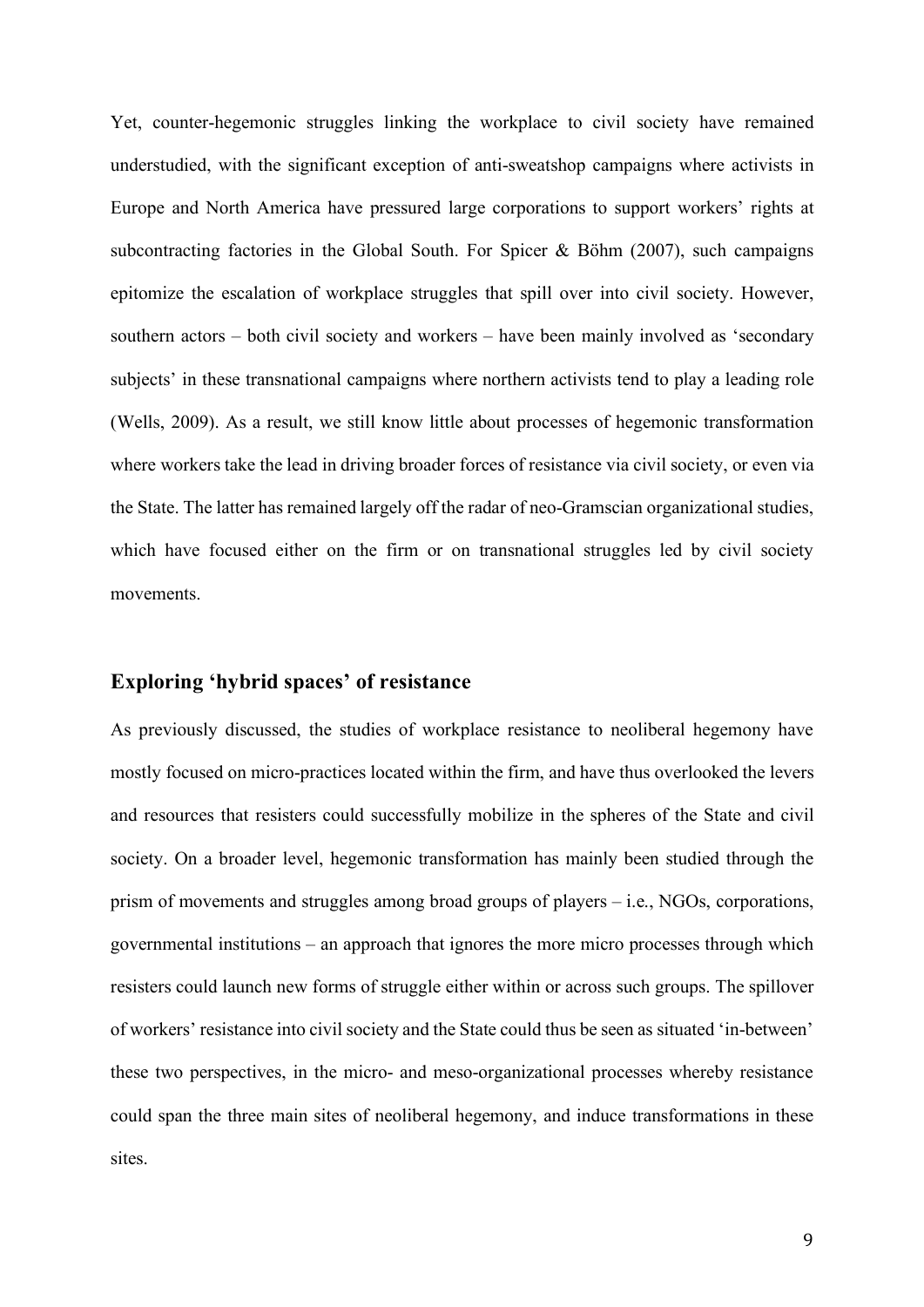The notion of in-betweenness has attracted interest in the 'Third Space' literatures where it serves to define a 'hybrid' space created through the encounter of already existing spaces and where new forms of knowledge, discourses and identities could emerge. These literatures are typically concerned with the processes at play between a predominant 'first' space and a 'second' less apparent or more marginal space, giving rise to a 'third' space. In Soja's (1996) work on political geography, the third space serves to capture the construction of contemporary humans as 'intrinsically spatial beings' via the encounter between physical and socialized spaces. From the post-colonial, discursive perspective of Bhabha (1994), the third space symbolizes a place where multiple meanings, appropriations and translations of the same linguistic signs and cultural symbols may occur, thus challenging the privileged position of the colonizer's ways of knowing. In educational studies, Gutiérrez et al. (1999) see the third space as offering access to a multiplicity of meanings and knowledge that students can use as a bridge, or scaffold, between their community's or home-based discourses and school-based discourses, so as to develop stronger understandings of the natural world.

It is in the latter field that Moje et al. (2004) set out to integrate these varied contributions by conceptualizing the third space as: a 'navigational space' in which to gain the skills and expertise to negotiate different discourses and to 'cross discursive boundaries'; a space where different knowledge and discourses will 'coalesce' to generate new knowledge and 'expand the boundaries' of official discourses; and a bridge, or 'supportive scaffold', between marginalized and dominant discourses, helping students from disadvantaged backgrounds to develop stronger understandings and strengthen their future social and cognitive development (also see Calabrese-Barton & Tan, 2009). Such perspective may offer some guidance in exploring the spillover of resistance throughout the three spaces of the firm, civil society, and the State, in order to assess how resisters may develop a hybrid space whereby to 'generate', 'navigate' and 'leverage' not just new knowledges and discourses, as analyzed in Third Space studies, but also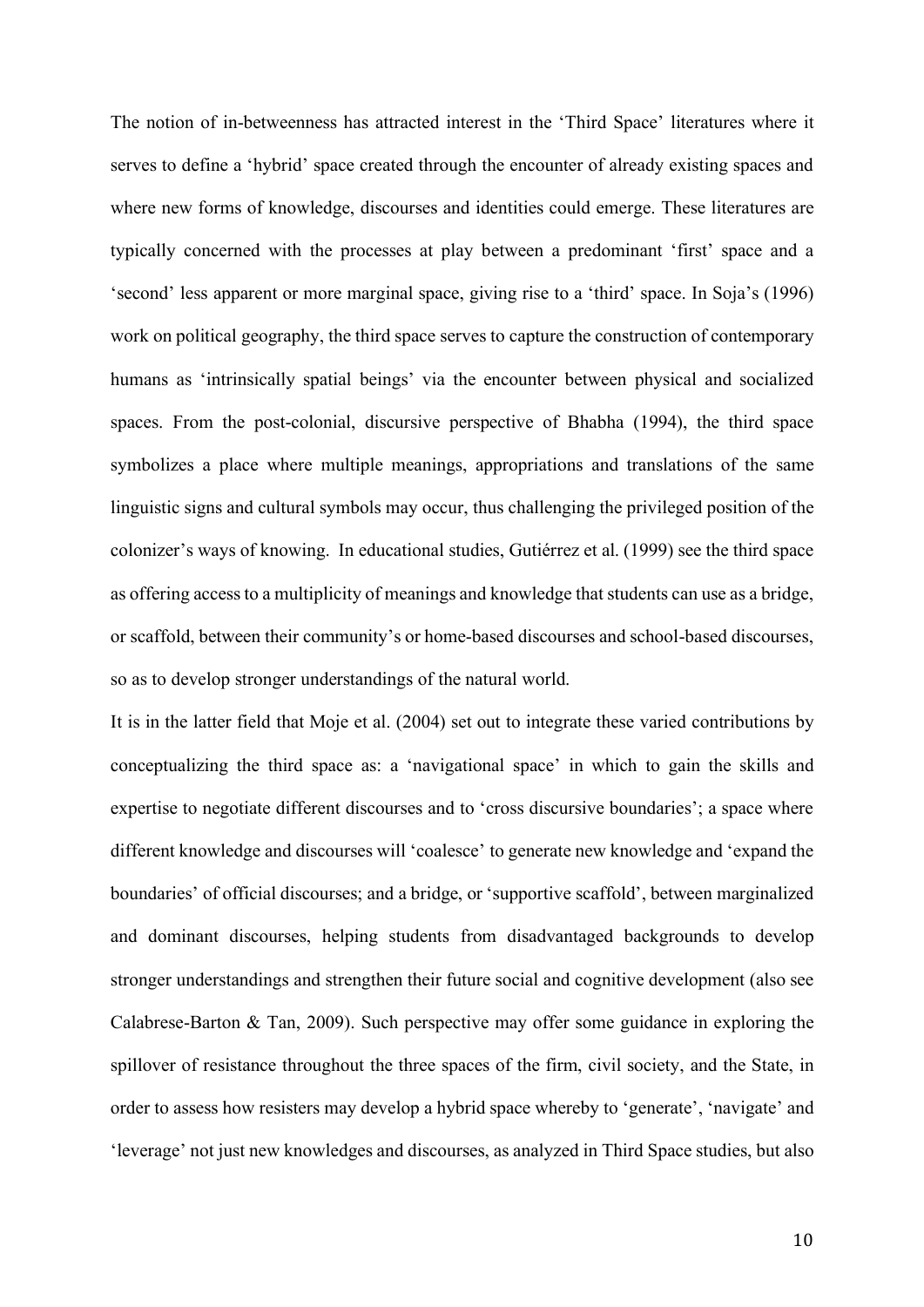material and organizational resources, in line with our neo-Gramscian perspective, in order to challenge and reshape the dominant hegemony.

## **Research Setting and Method**

The resistance movement at the French Telecom company (hereafter FT) lends itself particularly well to a single case-study approach, designed to explore the complex processes through which resistance may spill over from the workplace to civil society and the State. The exceptional reach of resistance further makes this case 'unusually revelatory' (Eisenhardt & Graebner, 2007), casting FT as a fairly 'unique exemplar' (Gehman et al., 2017) of workplaceled hegemonic transformation. While such features may induce limitations in the replicability of the transformational achievements to be observed, we believe that the theoretical insights derived from this case-based research can be useful to practitioners and scholars of resistance alike, as they offer clues on the question: 'what are the activities you actually have to engage in overtime to produce it [transformational resistance]' (Langley, p. 6, in Gehman et al., 2017).

We started analyzing the social crisis at FT in December 2009 as it was unfolding in the media. Our initial interest was in identifying the managerial policies that might have contributed to the rise of the employees' ill-being stigmatized by the series of suicides. We observed that FT had undergone the kind of transformation we had studied in other major French multinationals where financialization and a neoliberal regime had deeply unsettled work identities and social relations at the workplace *(authors' reference withdrawn)*. FT had experienced a particularly stretching shift in status: from a state administration in the late 1980s, it had become one of the largest publicly traded corporations on the French financial market, with state ownership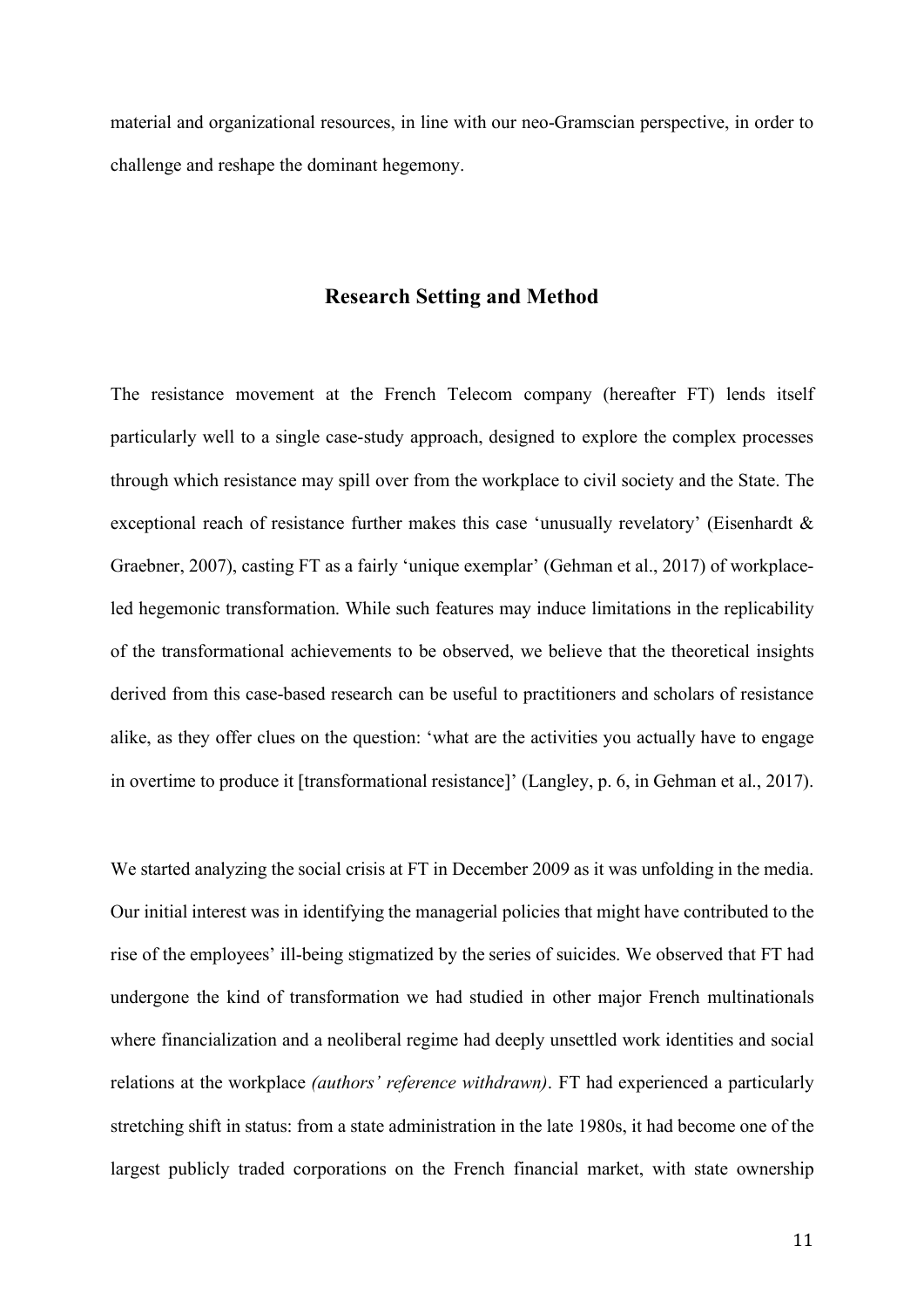reduced to 27% at the onset of the crisis in 2008. The corporation had grown abroad while massively restructuring and downsizing in France, cutting over 60,000 jobs or 40% of the national headcount in a decade (Minella, 2009). FT could thus be seen both as exemplary of the shift towards financialization and managerial coercion occurring in the new hegemonic regime, and as a radical manifestation of this same shift due to the acute form of transformation that the firm had experienced.

The media crisis generated an abundant flow of information and discourses in the press and on the Web, and no fewer than seven non-academic books about the crisis and its premises (Diehl & Doublet, 2010; Decèze, 2004; du Roy, 2009; Dervin, 2009; Font-Lebret & Ledu, 2010; Talaouit & Nicolas, 2010; Champeaux & Foulon, 2012). We were able use this material to trace the transformation of the firm via financialization, restructuring, and neoliberal rhetoric. During this first phase of research, our attention was drawn to an important source of information on work-related issues within the firm, the Observatory of Stress and Forced Mobility, which some of FT's labor unions had set up as a non-profit association. Preliminary interviews indicated that the Observatory (referred to as the 'Obs' by the resisters) was the organizational arm of an innovative resistance initiative, playing a key role in feeding and steering the national debate. This prompted us to conduct a series of 26 interviews in 2011 and 2012 with 18 actors who had been involved in the resistance and its outcomes (Table I). These retrospective interviews were conducted at a time close enough to the crisis to allow respondents to produce vivid accounts of factual events, while a post-crisis context made them more inclined to reflect on what had been a rich experience of resistance, but also an intense, politically sensitive and humanly trying one for most of them. Most interviews lasted from one to three hours and followed an exploratory, open-ended approach so as to allow interviewees to recall in their own words and perspectives what had happened and how they had been involved in the events under study.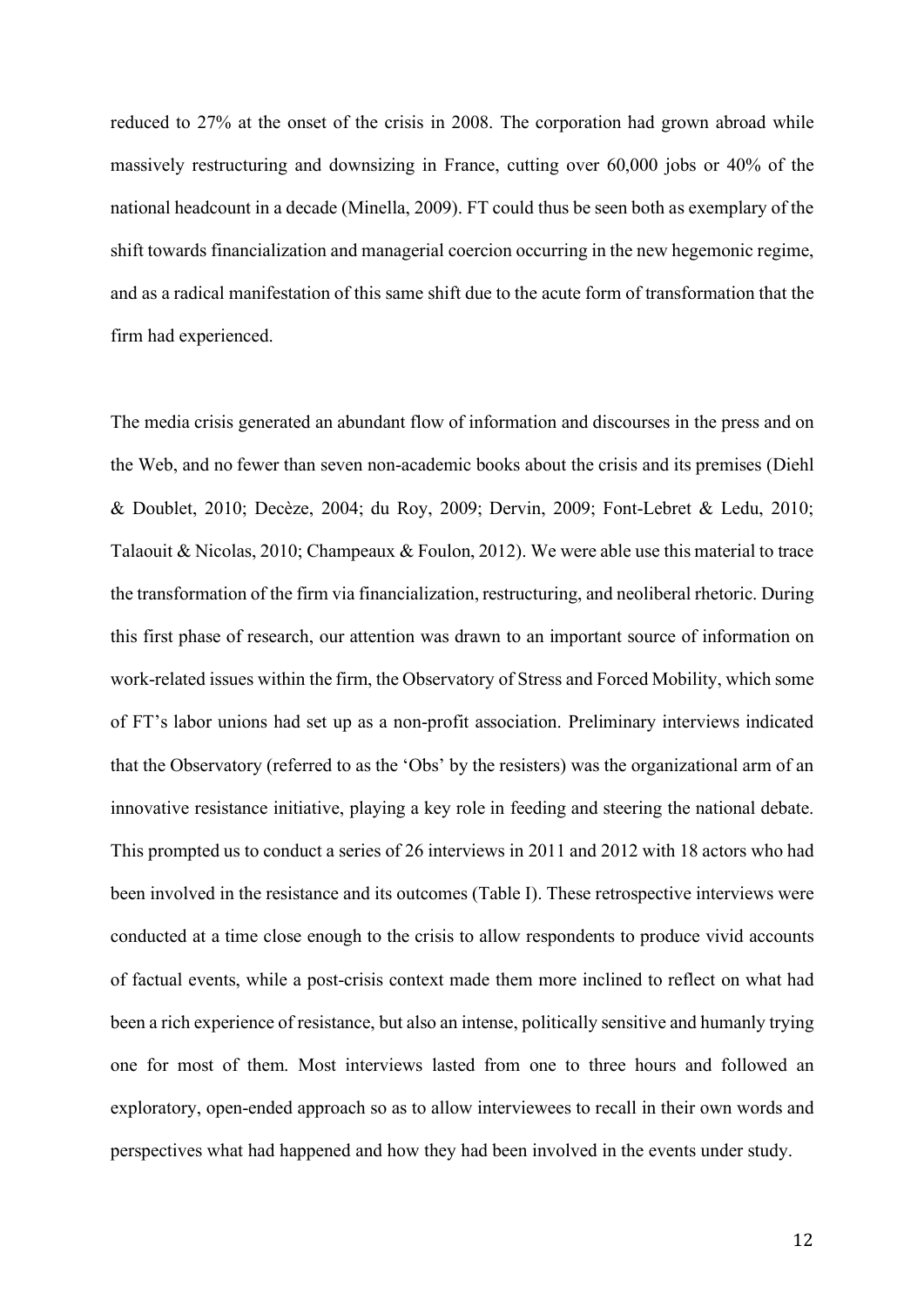## INSERT TABLE I ABOUT HERE

----------------------------------------------

----------------------------------------------

Our sample comprised key people involved in launching resistance within FT, spreading the debate in the broader civil society, and acting within the State in response to the media crisis. We identified them either incrementally from the initial interviews or from their visibility in the media. We were also careful to include enough diversity in our sample to allow for contrasted perspectives to be recorded on the initiative under study. For instance, we interviewed labor representatives who had refused to take part in the Observatory, as well as civil society outsiders who were critical towards this initiative. We used additional interview data published in non-academic sources to complement our primary data and, when relevant, for the purpose of triangulation.

We chose to construct our results as a narrative, inspired by scholars who claimed that resistance could be 'enabled and collectivized, in part, by (…) narrating moments when the taken for granted social structure is exposed and the usual direction of constraints upended, if only for a moment' (Ewick & Silbey, 2003, p. 1329). In this vein, narrative scholarship is seen as 'overtly political' in its capacity to 'give voice to the subject' (Ewick & Silbey, 1995, p. 199), in this case embodied by the resisters. This choice further allowed us to account for the polyphonic and dialogic dimensions of the resistance initiatives under study (Bakhtin, 1984), which left space for a diversity of voices to be heard in our rendering of the story (Belova, King & Sliwa, 2008; Humphreys & Brown, 2002).

Borrowing from Todorov (1968), our story capture the three typical phases of a narrative: out of an initial situation of relative stability, a disruptive event occurs – a tipping point in the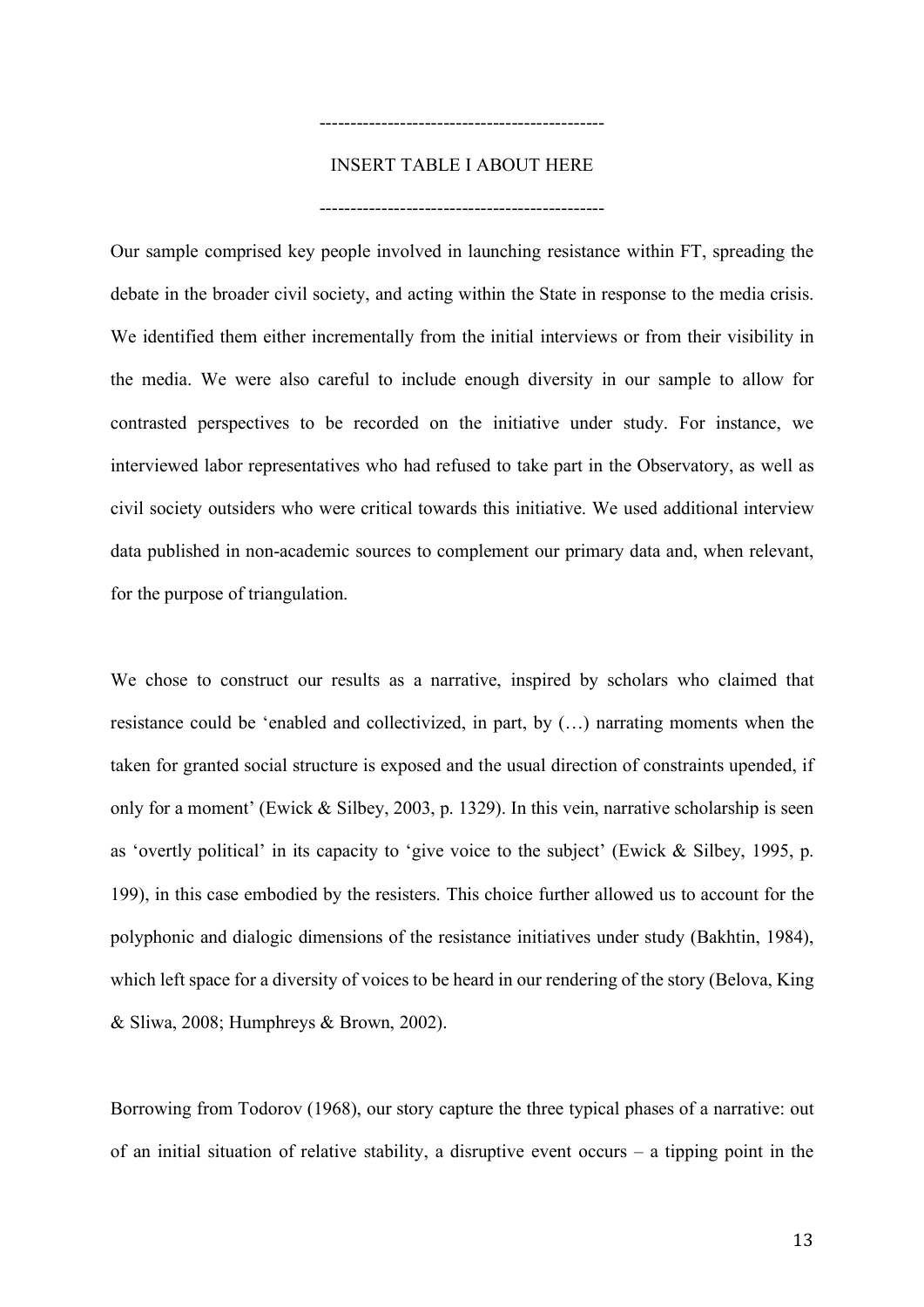history of the firm, here embodied by the restructuring plan NExT (New Experience in Telecommunication); this triggers actions – in the form of workers' resistance, culminating in broad civil society debates; after which calm is restored via a transformation of the initial situation – the CEO is dismissed and regulatory tools are established to detect and prevent psychosocial risks at work in the country. Inspired by a neo-Gramscian perspective, our account highlights relations of force unfolding through the corporation, civil society and the State, by successively giving prominence to one of these sites and its key players in the sequences of the narrative. The three phases of (i) 'hegemonic despotism' within the firm, (ii) 'counterhegemonic resistance' in civil society, and (iii) 'hegemonic transformation' via state actions are closely interwoven, as schematized in Figure 1.

## INSERT FIGURE I ABOUT HERE

------------------------------------------------------

------------------------------------------------------

These three sequences were further substantiated by systematically coding our interview material so as to characterize the discursive, organizational, and material aspects of the actions and interactions under study in each sequence of the narrative. Drawing on abundant secondary data, including the press releases from the French Press Agency (AFP), we first elaborated a precise chronology of events occurring at or around FT before and during the crisis (Abbott, 2001). This led us to record over 100 events between the beginning of FT's transformation in 1990 and the post-crisis announcements made by its new CEO in July 2010, 22 of which are shown in Figure I.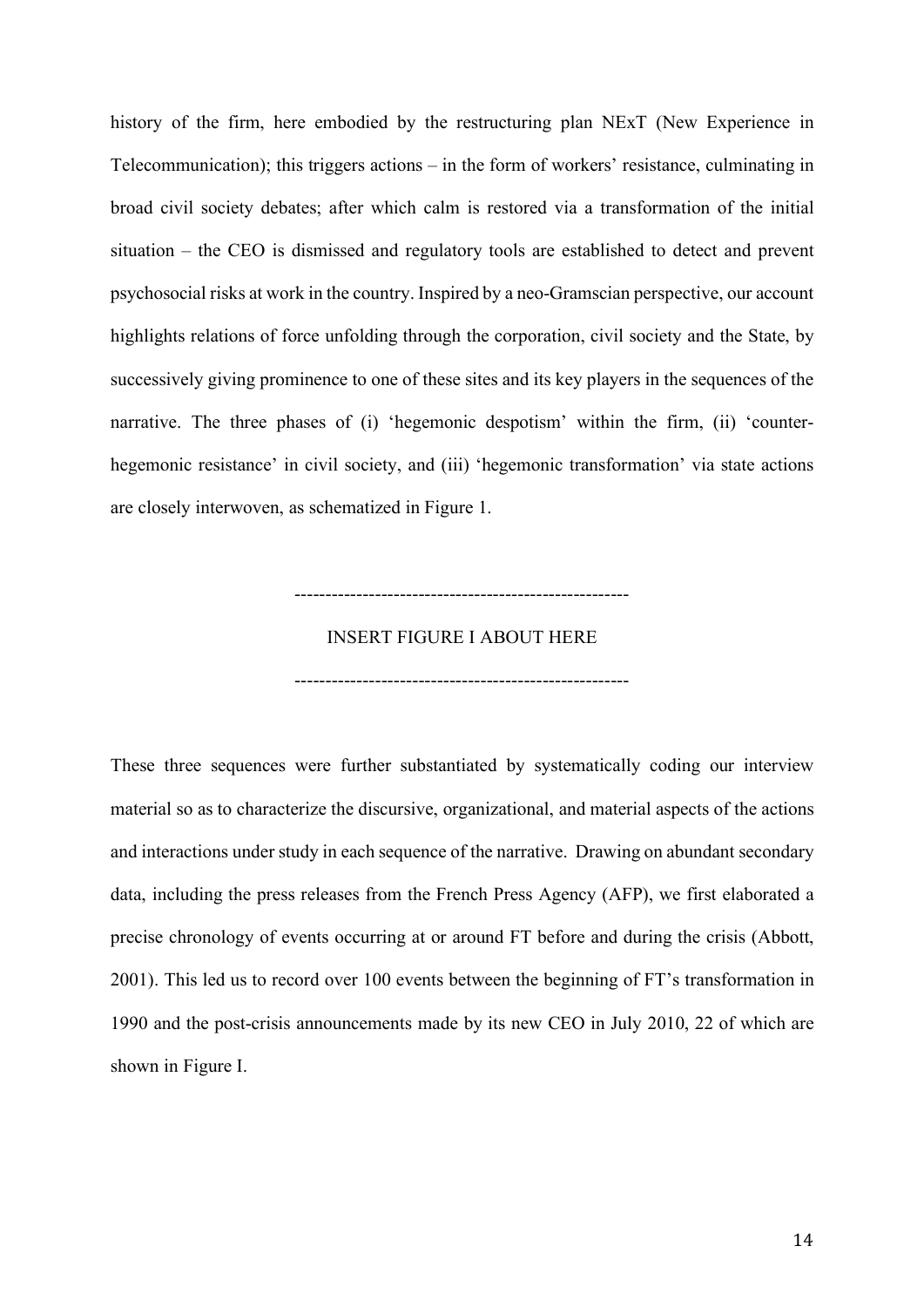The sequential structure of the narrative is particularly well-suited to capture the interplay of agentic forces and broader contextual elements in the processes under study, enabling the examination of 'how the actions of one period lead to changes in the context that will affect action in the subsequent period' (Langley, 2009, p. 919). Further iteration among our narrative and the neo-Gramscian literature led us to conceptualize hegemonic transformation as a 'cascade effect' of resistance. We then set out to explore in more detail how this cascade effect had been produced by resisters, which led us to mobilize the concept of 'hybrid space' to highlight the cross-cutting dynamics of resistance throughout the firm, civil society, and the State. The literature on hybrid space inspired us to locate the source of the cascade effect in resisters' capacity to share, develop and leverage discursive and material resources across the three spheres of Gramscian hegemony.

## **A Three-Stage Process of Hegemonic Transformation**

#### **The Rise of Hegemonic Despotism within FT**

The transformation of FT from a public service into a global corporation was part of a broader shift towards a French form of neoliberal hegemony based on financialization. The French State stimulated the growth of financial markets and encouraged the entry of foreign investors through two waves of reforms in the 1980s and 1990s (Coriat, 2006), while the managerial elite endorsed a shareholder value-oriented ideology (Goyer, 2006; Morin, 2000; Schmidt, 2003). Top executives retained significant autonomy vis-à-vis financial markets and continued to collaborate closely with the government elite (Clift, 2004), a pattern that Lubatkin et al. (2005) describe as 'centralization based on personal relationships.' Three laws were passed between 1990 and 2003 to allow for the progressive privatization of the telecommunications firm (Du Roy, 2009). FT engaged in the kind of international growth that most French multinationals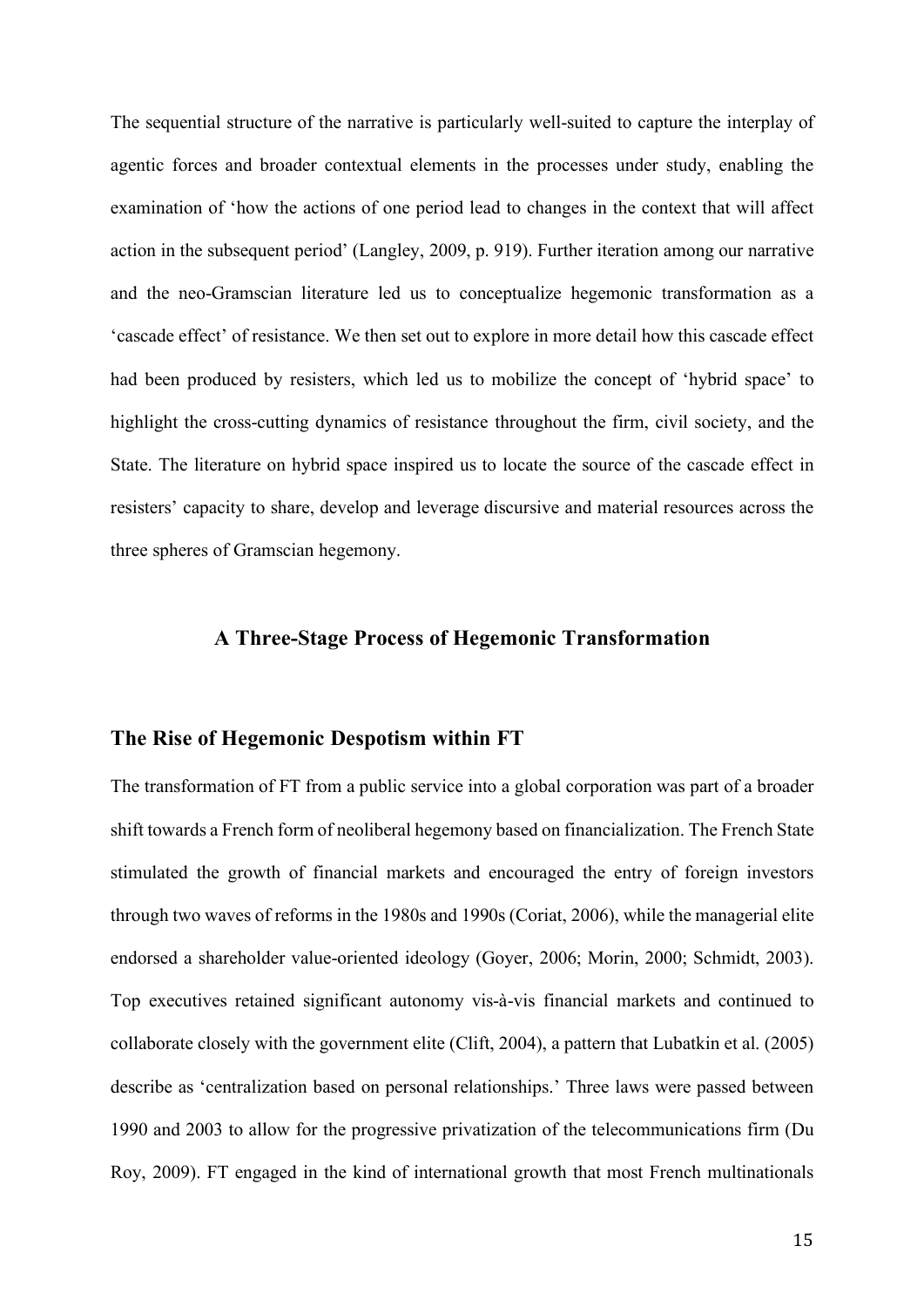were pursuing at the time, reaching a number two position on the European market. Meanwhile, the firm drastically downsized and reduced the share of employees with public servant status from 90% to 70% of the workforce (Minella, 2009). In this setting, Didier Lombard took over as CEO in 2005 to launch a strong international acquisition policy under the Orange brand and a restructuring plan (NExT) designed to shift FT from its technical focus on being a 'network access provider' to the commercial orientation of a 'service access provider.' On the financial side, Lombard established a low target of 7 billion euros of annual cash flow in the period 2006– 2008, of which 40–45% would be distributed to shareholders. This material turn in the distribution of wealth was backed by strong adhesion to the ideology of shareholder value and by cultivating close relationships with the financial markets (Chabrak et al., 2016).

The implementation of NExT was to play a central role in the 2009 crisis. Downsizing objectives were particularly ambitious with a target of 22,000 job cuts over the period 2006– 2008. This was coupled with a large-scale mobility plan aimed at switching people from technical jobs to commercial jobs in Orange boutiques and call centers. Tight procedures were established and harsh pressure was exercised by intermediate and human resource managers to push people through mobility procedures. These organizational forms of coercion were discursively manifested in the address given by the CEO and HR Director to top executives at a mid-term review of NExT in October 2006, when the program was found to be below targets. Didier Lombard announced that in 2007 he would 'implement the departures, one way or another, either through the door or through the window' and that he strongly backed the 'crash program' presented by HR Director Olivier Barberot to accelerate mobility via 'systematic identification and compulsory registering of people at the development space.' Such stringent measures induced widespread bullying of FT workers, causing suicides to proliferate in a context of deep disruption of FT's historical culture and social regulation (Chabrak et al., 2016).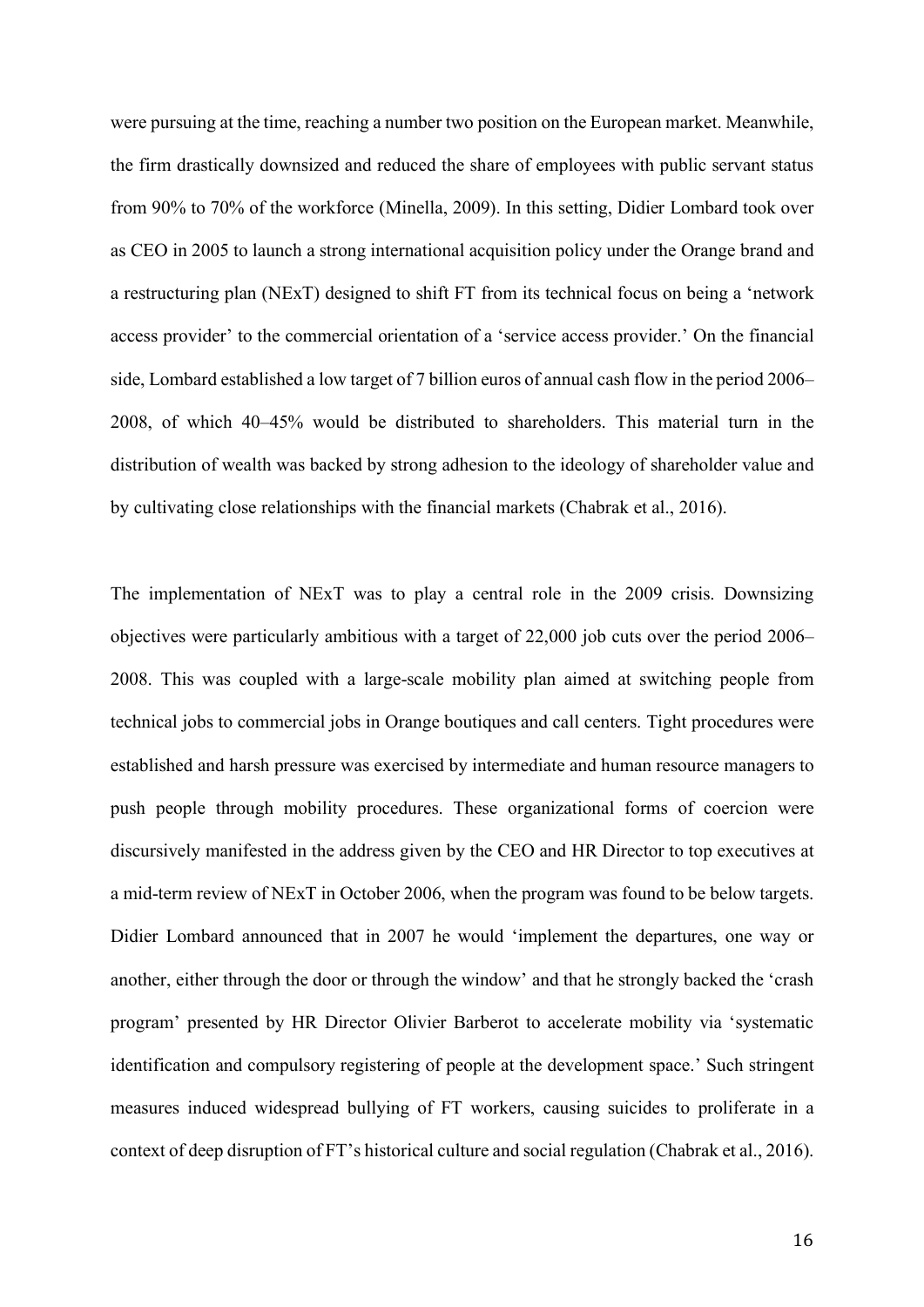NExT was implemented in an unusual context as 70% of FT employees retained their civilservant status, i.e., subject to administrative laws that differed significantly from the labor code applied to employees under private contracts. This situation resulted from labor union negotiations to preserve employees' statutory protection when FT was privatized in 1996. This had created a legal vacuum in which the top management could turn a blind eye to legal social constraints and early signs of the social crisis. 'They had a feeling of total impunity,' recalled a labor inspector (STA2). At a national meeting with occupational physicians in 2008: 'It was surreal. He [HR Director ] comes in, sits down, puts his feet on the table and starts by saying "labor doctors, what's that for?" (…) We were in full crisis, it had not yet come out in the media but it was terrible. And (…) he didn't care at all' (OC3).

Labor unions also played a role in the rise of managerial abuses by failing to act as a counterpower during the restructuring plan. In fact, the unions did not form a unitary front against the 'despotic' managerial pressures, as they were undermined by a series of restructuring programs, the decline of the workers' collective identity based on technical skills, and deep internal divisions during the privatization process. The institutions of private labor law, such as Enterprise Committees (ECs), Health and Safety Committees, labor inspections, or even private employment contracts had only recently been introduced, if at all, within the firm, and the unions lacked the skills and knowledge to operate them. Collectively bargaining over the mass departures under the mobility plan would also have required symbolically acknowledging that the protective civil-servant status – for which the FT unions had fought hard over two decades of privatization – had become more of a myth than a reality. Mirroring top managers' denial of the early signals of the crisis, the unions refused to recognize the ideological shift of the corporate elite and its organizational consequences ('We could not imagine that *our* leaders would start acting like minions of Wall Street' UN-CGC1).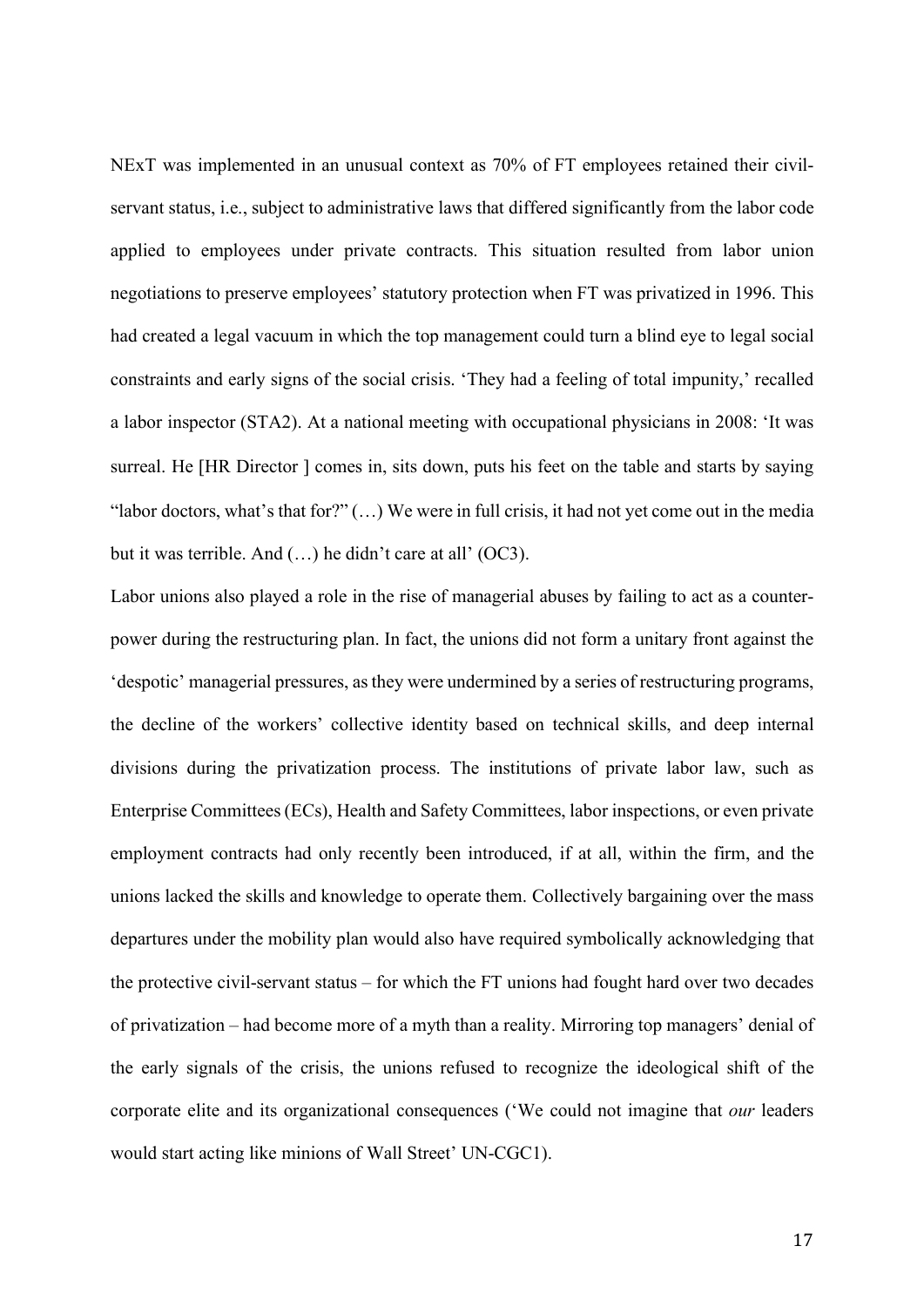## **Emergence of a Counter-Hegemonic Front**

While NExT unfolded, taking the 'drunken boat' (STA1) of FT to 'insane' heights (OC4) of managerial violence, a number of resistance initiatives were launched. These were mostly spearheaded by the labor union SUD (Solidaires, Unitaires, Démocratiques) set up at FT in 1989 in opposition to the firm's privatization. As a founding member of the French alterglobalization movement, SUD had been created as a platform of unaffiliated unions in the early 1980s with the aim of renewing the French labor movement. It gained in strength during major strikes and public demonstrations in the 1990s around themes such as the defense of public services, solidarity, democracy and work enrichment (Biétry, 2007). Concerned about the limits of established forms of union militancy, SUD had initiated critical debates and actions on the question of work organization and suffering at work within the firm in the early 2000s (Decèze, 2004). The union had also started to solicit labor inspectors, who went on to play a key role during the crisis.

The most influential resistance initiative at FT would prove to be the Observatory of Stress and Forced Mobility (hereafter the Observatory, or the Obs) established by unionists from SUD and the CGC (Confédération Générale des Cadres), a union that had seen new leaders emerge during FT's start-up acquisitions in the late 1990s (Delmas & Merlin, 2010; Du Roy, 2009). The Obs brought together CGC constituents, mostly managers and engineers under private employment contracts, and SUD members, i.e., activist public-sector technicians. This rapprochement came about mainly thanks to an original entente forged by the unions' central delegates – Patrick Ackerman at SUD and Pierre Morville at CGC – who acted as spokespersons for the Observatory. Via the Obs, two labor groups with distinct identities formed a unified front against managerial abuses, financialization, and CEO Didier Lombard, who had come to embody these drifts ('The top management was amazed that we became allies' UN-CGC1).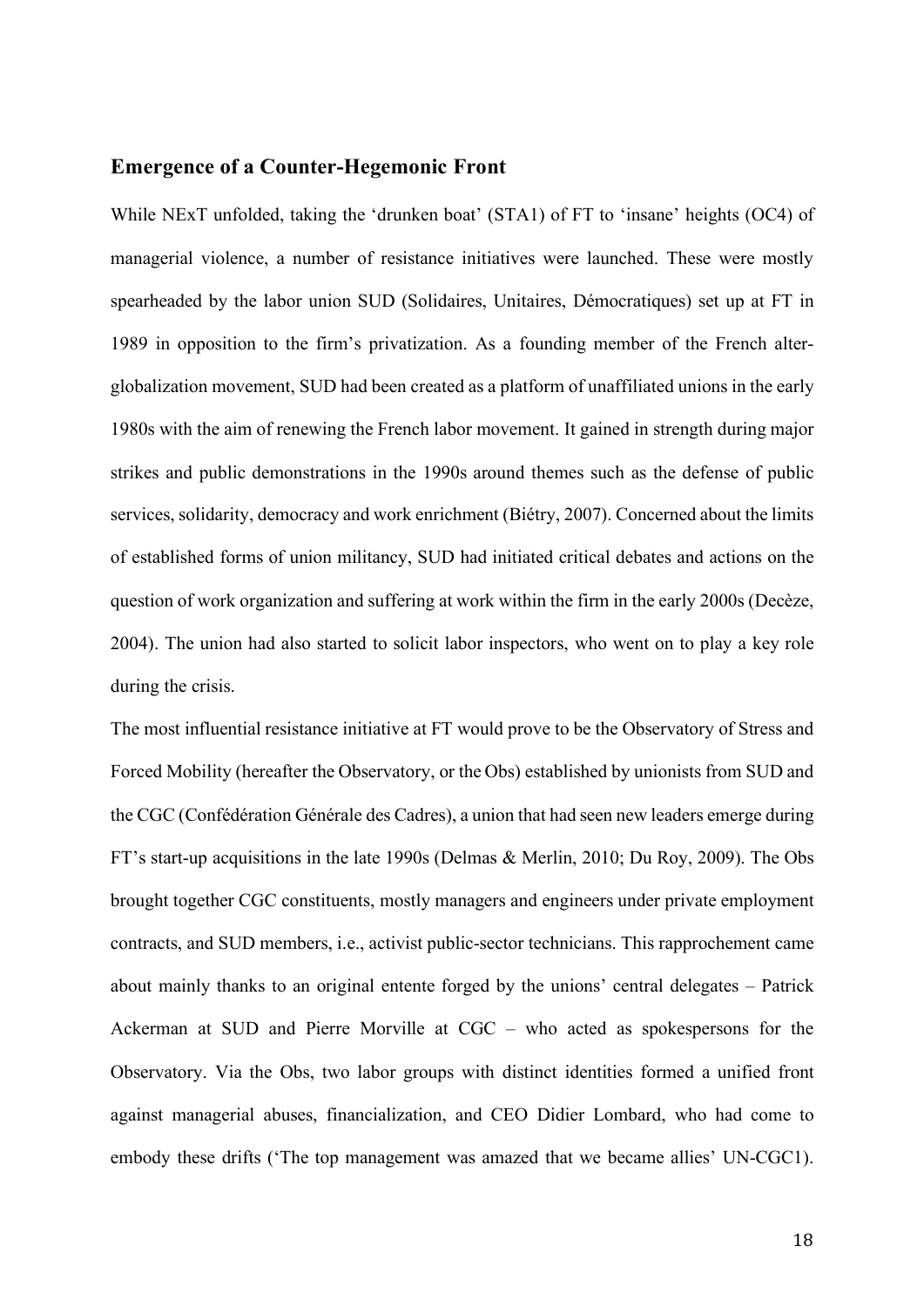Backed by the relatively abundant material resources of the two unions – a legacy of generous labor union endowment at FT – and a dedicated team of about twenty people, the Obs sought to assess and expose the managerial violence unfolding at FT through systematic analysis and communication. To do so, it drew on the expertise of a scientific committee comprising academics from a variety of disciplines – mainly sociology – to produce a large amount of surveys and research ('We wanted to involve academics in order to legitimize work on which the labor unions were not at ease' UN-CGC2). The diffusion of information was simultaneously geared towards FT employees, labor unionists, and an outside audience that was reached through the Obs' website, conferences, meetings, and sustained interactions with the media. 1 The rise of employee suicides triggered internal debate on whether the phenomena should be addressed by the Observatory, and how. A decision was taken to cast suicides as an extreme manifestation of a broader phenomenon of the employees' ill-being caused by a pathogenic form of management. This framing acknowledged 'new forms of suicide that appeared at FT, political suicides…. These suicides were signed and put in relation to work' (UN-SUD6). However, not all labor unions supported this surge of resistance. Neither the CFDT (Confédération Française Démocratique du Travail) nor the well-established CGT (Confédération Générale du Travail) joined the initiative. Inter-union rivalries played a role in this resistance to resistance, as did tensions between this innovative and the more traditional forms of labor action embedded in FT's historical bloc. Union representatives who opposed the Observatory favored a posture of 'negotiation,' i.e., making specific collective demands to the FT's management, rather than a more radical but open-ended posture of 'denunciation' on topics new to labor unions ('We always said that we wanted to open negotiations. The priority was to talk with the firm in order to change things and not just to contest' CGT2).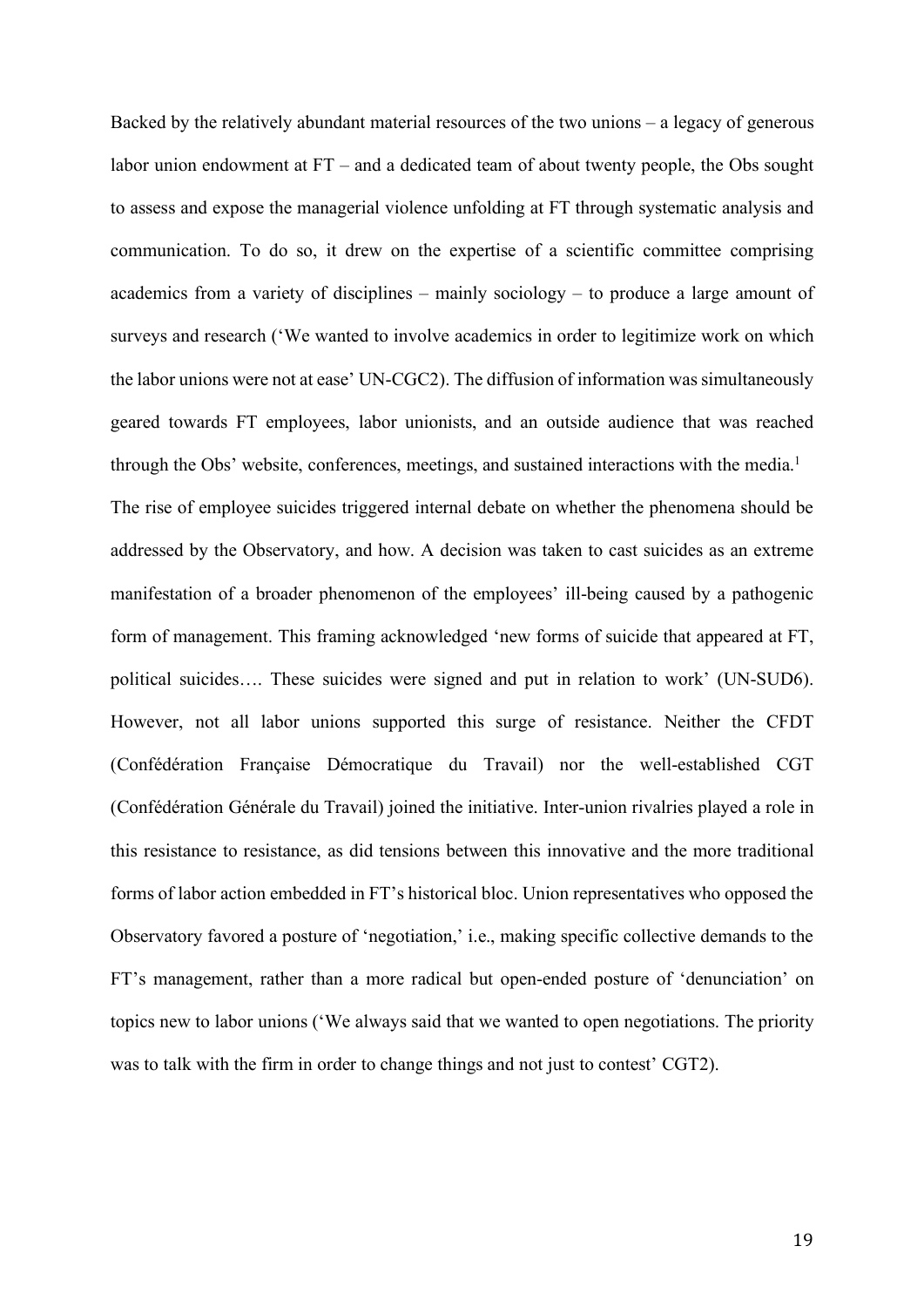By framing and spreading critical views of managerial practices at the workplace, this resistance paved the way for the major crisis of 2009. 'The suicide that provoked the shift happened on July 13th in Marseille. It was summer, news was scarce, and the regional TV was covering the event, especially when the guy left a letter that the family insisted on reading aloud at the funerals' (UN-CGC1). The Observatory was suddenly in daily contact with the press, radios, and TV channels, playing a key role in feeding the media with information and analyses. Considered a legitimate source on FT suicides, it regularly confirmed or denied, via its union constituents, the work-related nature of employee suicides that continued to hit the news.

Under the impulse of the Obs, the opposition between managerial and resisting actors inside the firm spilled over into the broader civil society through heated debates during the fall of 2009. Neoliberal views that public sector employees were too 'fragile' and had been overprotected by the State clashed with denunciations of rising managerial violence at the workplace. Representatives of leftist parties demanded the resignation of the CEO of FT and the opening of a governmental mission on suicides at work, pointing to broader systemic issues of management and restructuring practices in the country. Polemics developed around whether the motives for the suicides could be linked to the company and whether suicides could be considered statistically more significant at FT than in the broader national population. A dense sequence of events followed until the spring of 2010, closely relayed by the media and punctuated with new suicides and suicide attempts in the firm's workforce.

#### **Hegemonic Transformation via State Intervention**

The social agitation triggered several responses from the State. First, strong media coverage prompted the government to intervene in order to 'stop the crisis'. Faced with a radically new situation, the Department of Labor was 'in panic', 'nobody knew what should be done' (STA2). A key player in this situation was Minister of Labor Xavier Darcos, who regularly intervened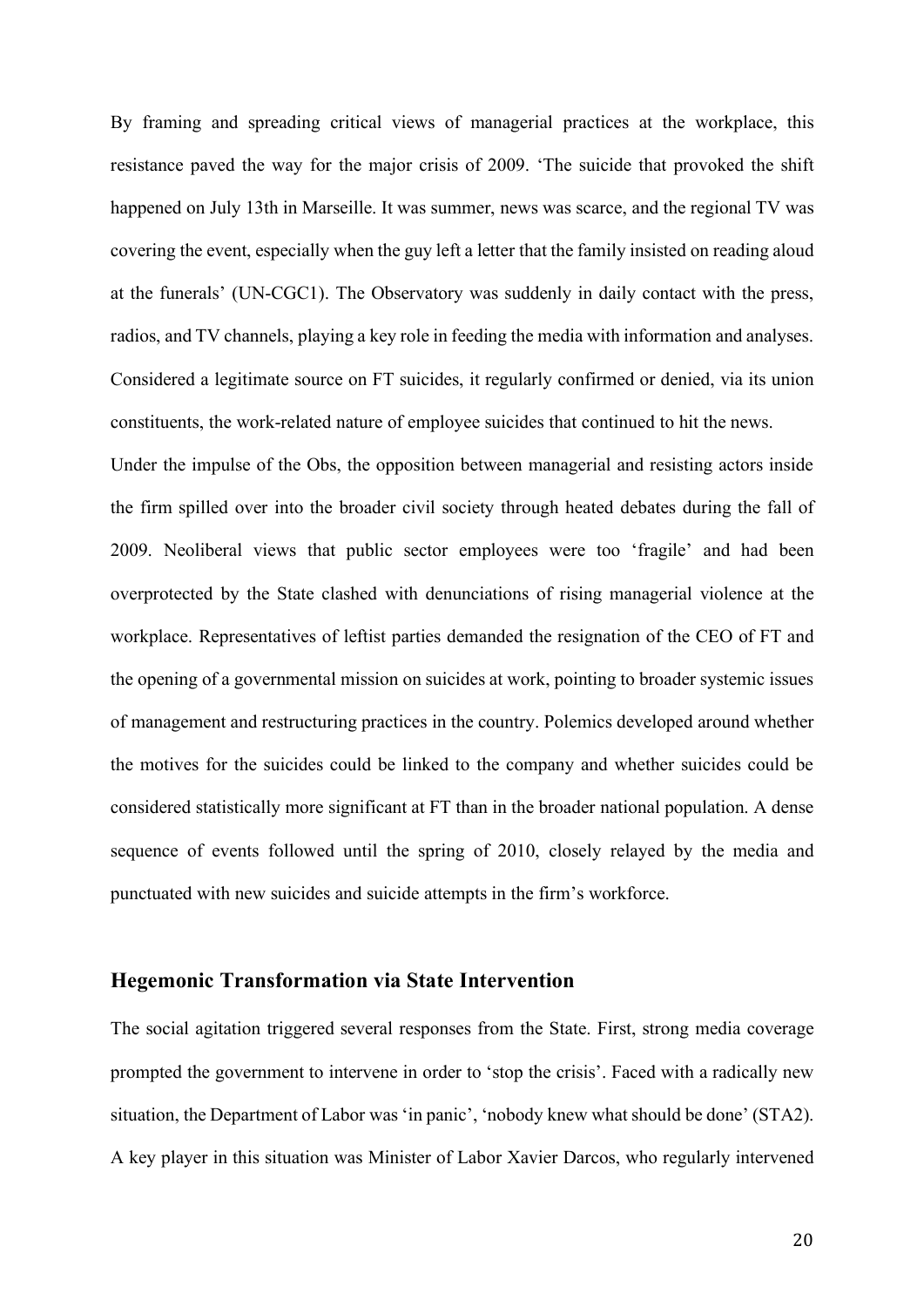in the media to push for greater action on the part of FT and other large corporations in the country. Summoned by the government, the CEO announced a number of managerial measures, including the end of forced mobility, which compelled employees to systematically change job every three years, and the launch of a vast internal survey on work conditions. Several interim reports were released between December 2009 and March 2010 with large-scale media coverage, revealing that the majority of employees felt under pressure or distressed at work and had experienced deteriorating work conditions in recent years. The survey confirmed the Obs' findings and was instrumental in shifting public opinion in favor of the workers' view that the firm's responsibility was involved in the crisis. Meanwhile, the government pushed for Lombard to resign and flanked him early October 2009 with a spin doctor, Stéphane Richard, a former director of the Private Office of the Minister of the Economy and Finance, who took over as CEO in March 2010. Richard drastically changed the communication style of top management. Several anti-stress and work management plans were announced in the weeks following his appointment. The shift was acknowledged by resisters: 'Richard is not Lombard and his arrival has put an end to the crisis' (UN-SUD2); 'his discourse centers on the human side, the public mission, recruitment and the end of massive downsizing plans' (UN-SUD1); 'the situation is totally different' (OC3). SUD and CGC came back to the negotiating table, and in the following months Richard successfully concluded collective agreements on stress at work with most FT unions – but not SUD. The consensus was incomplete and, at best, reluctantly embraced. Some protagonists of the historical bloc continued to side with Lombard as a symbol of the technical and engineering tradition of the firm: 'I always say: Lombard knows what a phone is, Richard knows what a bank is' (CGT2).

The State also took a second line of action. An informal collaboration emerged between labor inspectors covering FT's 450 sites in France and the General Directorate of Labor (DGT) of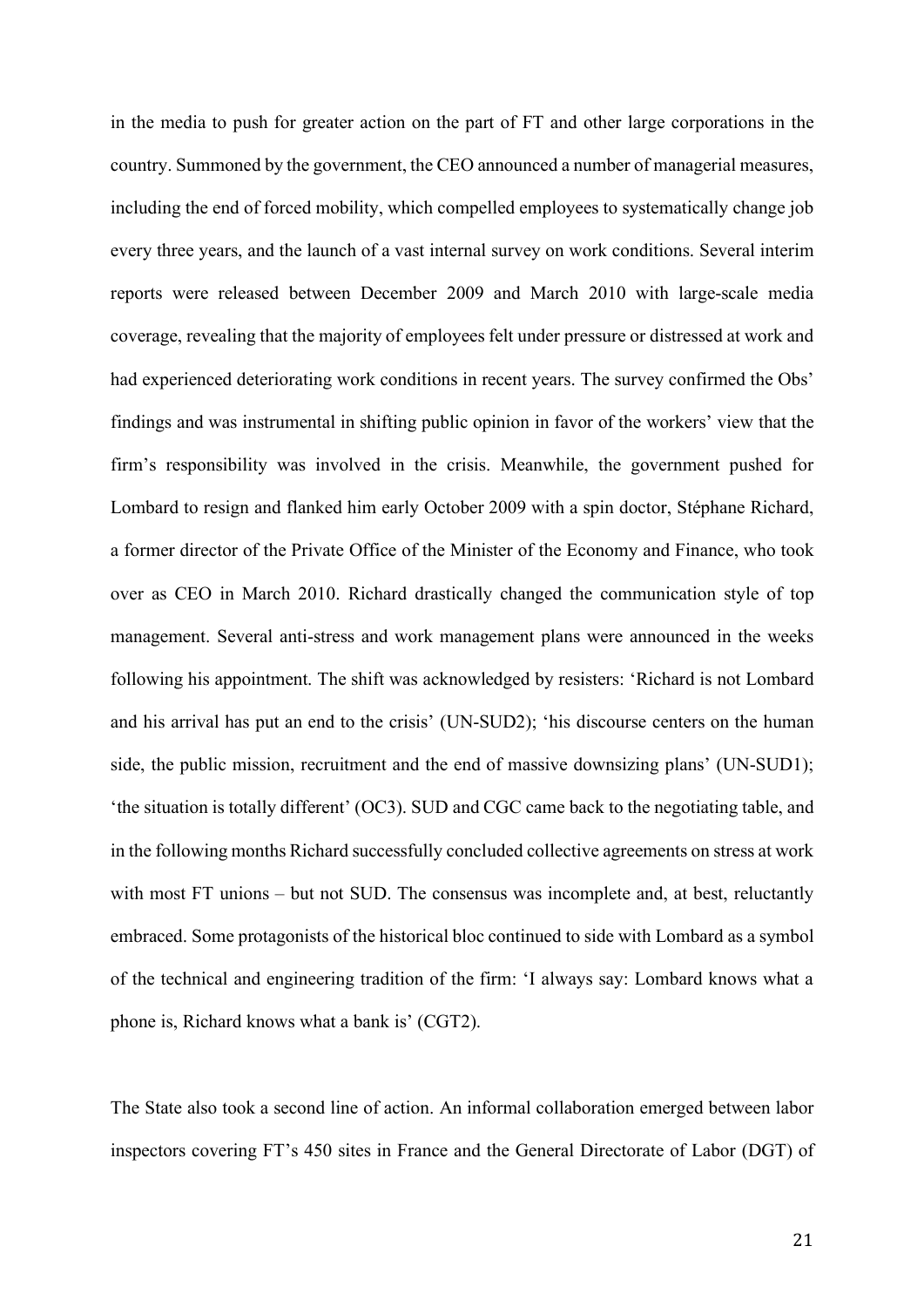the French Ministry of Labor. This led to the inspectors agreeing to communicate field information to Hervé Lanouzière, the DGT's technical counsellor in charge of work conditions. This pooling of information shed light on critical aspects of FT's human resources management, which Sylvie Catala, the labor inspector in charge of FT headquarters, was able to compile and analyze in a comprehensive report on psychosocial risks at work within the firm. The report qualified the implementation of NExT as pathogenic and documented the link between work conditions and fifteen employee suicides. The inspector framed a discourse on psychosocial risks at work by building an analogy with asbestos exposure: 'Psychosocial risks, it's a bit the same. You take people, you impose restructurings on them, they lose their bearings, they are denigrated…and out of ten, one will commit suicide, four will get depressed, and the others will make it through' (STA1). Submitted to the criminal court in February 2010 and widely commented on by the media, the report supported a claim under Art. 40 of the French penal code that FT management was 'endangering others by implementing forms of work organization capable of producing severe damage to workers' health.' SUD filed a complaint against FT and the three senior officers – the CEO, HR Director, and COO – who had been in charge of the NExT plan, prompting the launch of a judicial proceeding by the tribunal of Paris in April 2010. Over the course of the following months, other FT unions joined SUD in the legal battle. This type of judicial enquiry was a first in France, where the responsibility of a firm, let alone its top managers, had never before been under legal scrutiny for pathogenic management.

A third line of government action addressed the crisis at a broader level. In October 2009, Darcos launched an emergency plan to push forward the national collective agreement on stress at work that major employers and labor organizations had signed in 2008, as late adopters of the 2004 European framework agreement on work-related stress. Darcos aimed to have the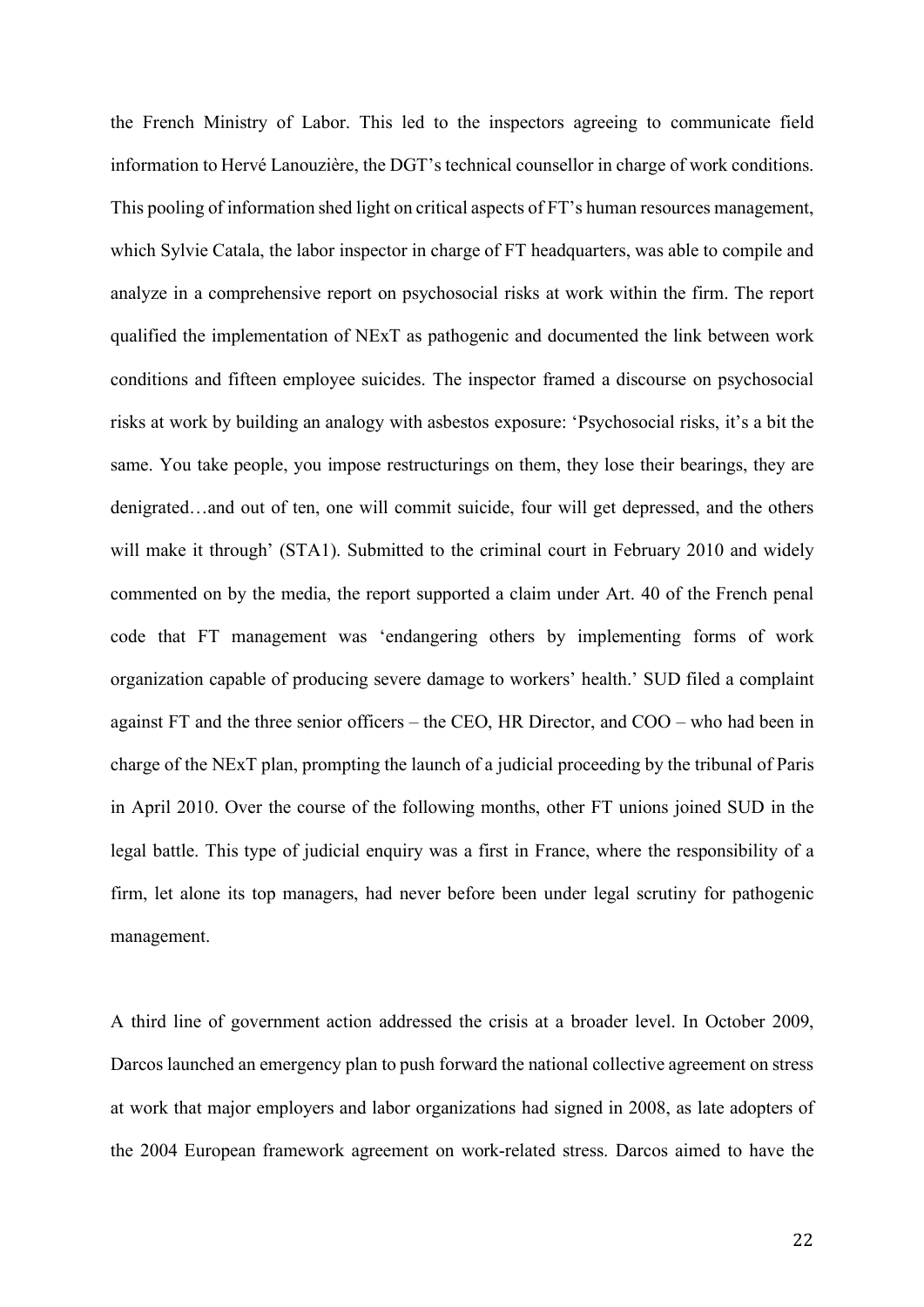1,500 largest corporate employers in France engaged in its implementation by February 2010. At the suggestion of Lanouzière, he adopted a 'name and shame' tactic and published a list of companies on the government's website under green, orange, and red tags depending on the progress made in launching an internal plan. The 'black list' caused strong reactions in corporate circles and was withdrawn within 24 hours, and Darcos resigned a month later. His push to strengthen the regulation of work conditions in the country nevertheless led to the signature of a national agreement on harassment and violence at work in March 2010, as a transposition of the European framework agreement of 2007. It resulted in a societal and legal recognition of employees' exposure to psychosocial risks and sent a signal to the managerial elite that they should 'add a supervisory system in their cockpit' (EXP2) to detect and prevent these risks, a move made by most large corporations in the aftermath of the crisis.

The crisis symbolically ended in March 2010 with the arrival of Richard at the head of FT and the signature of firm-level and country-level collective agreements. Although cases of employee suicides continued to hit the news, their frequency greatly diminished. The media coverage of FT declined and the Observatory slowed down its activities. Table II sums up the overall process of hegemonic transformation by highlighting key events, major sites, lead actors, and the main ideological, material, and organizational dimensions of these three sequences.

> INSERT TABLE II ABOUT HERE ----------------------------------------------

> ----------------------------------------------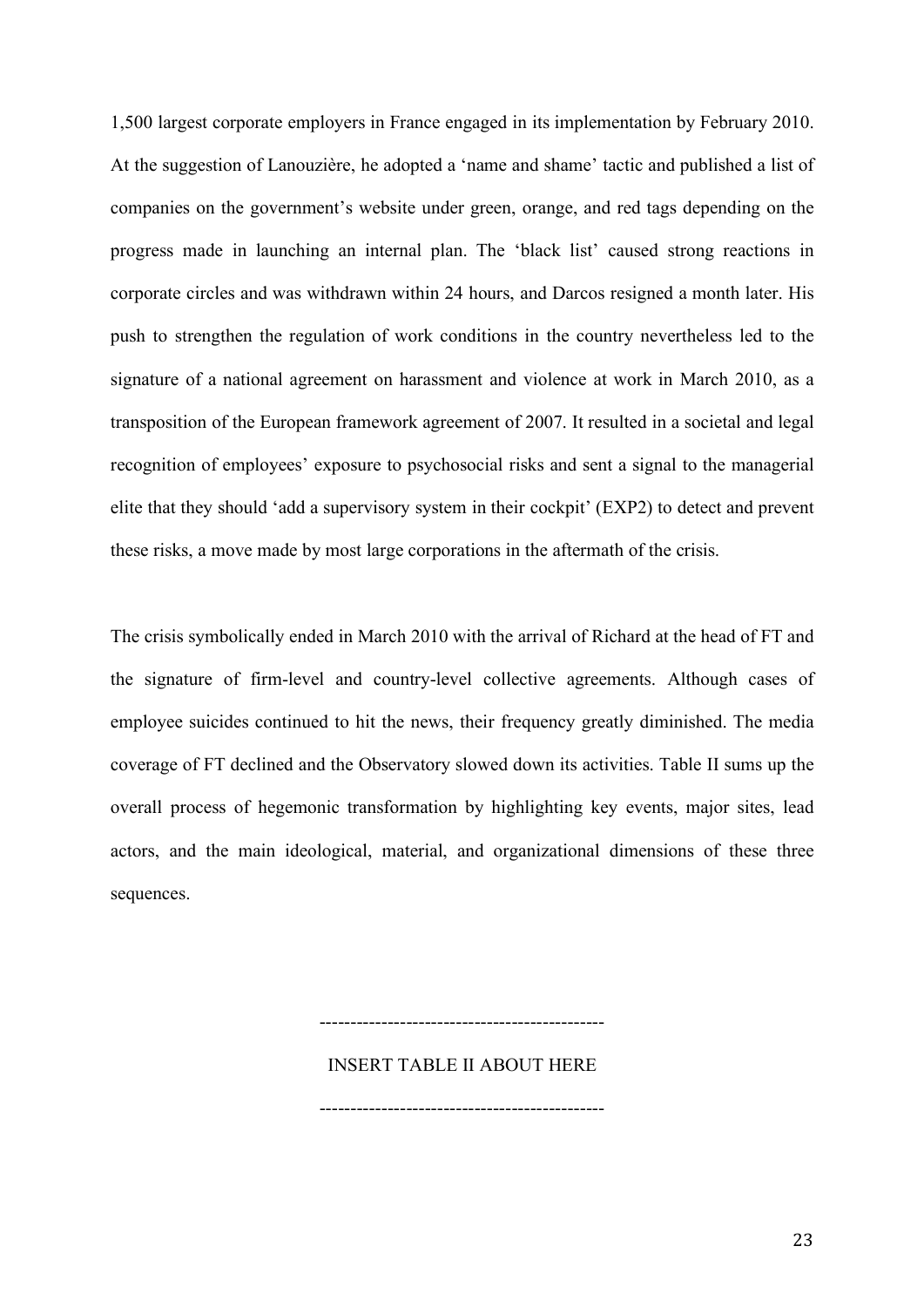#### **Explaining the Cascade Effect of Resistance**

To explain how workers were able to trigger changes in work practices and regulation both within and beyond the firm, we need to further characterize what can be seen as a 'cascade effect' of resistance. The image is borrowed from Levy  $\&$  Egan (2003) who reflected on hegemonic change: 'small perturbations can often be absorbed and accommodated with little impact on the overall structure. Periods of relative stability, however, are punctuated by discontinuity and change, as fissures split open and cascading reactions lead to major systemwide reconfiguration' (2003, p. 811). In our case, the 'fissure' opened when FT was privatized while employees retained the status of civil servants. This created an 'outlaw zone' between public and private labor regimes, i.e., a space where arbitrary managerial coercion could unfold without meeting collectively defined limits. Cascading reactions occurred when actors outside the dominant alliance, i.e., newly formed or recently transformed labor unions, organized a counter-hegemonic front that extended beyond the firm via the Obs and the media into the broader civil society, where heated debates on work conditions and employee suicides destabilized the established consent structures in society. A systemic change was achieved when the State re-entered the loop to re-establish hegemonic consensus by setting limits on managerial abuses and by restoring workers' rights via collective agreements, the dismissal of FT's CEO, and a legal inquiry into managerial responsibility in the FT crises.

However, this cascade effect was in no way mechanistic or structurally predetermined. Rather, our narrative highlights the key role of resisting agents in launching innovative forms of resistance across the firm, civil society, and the State. The threads of this cascade effect can be pulled together by thinking of the Observatory as a 'hybrid space' through which workplace resisters could escalate their struggle into civil society and the state apparatus. We elaborate on this perspective to suggest that the Obs developed three dynamics of resistance enabling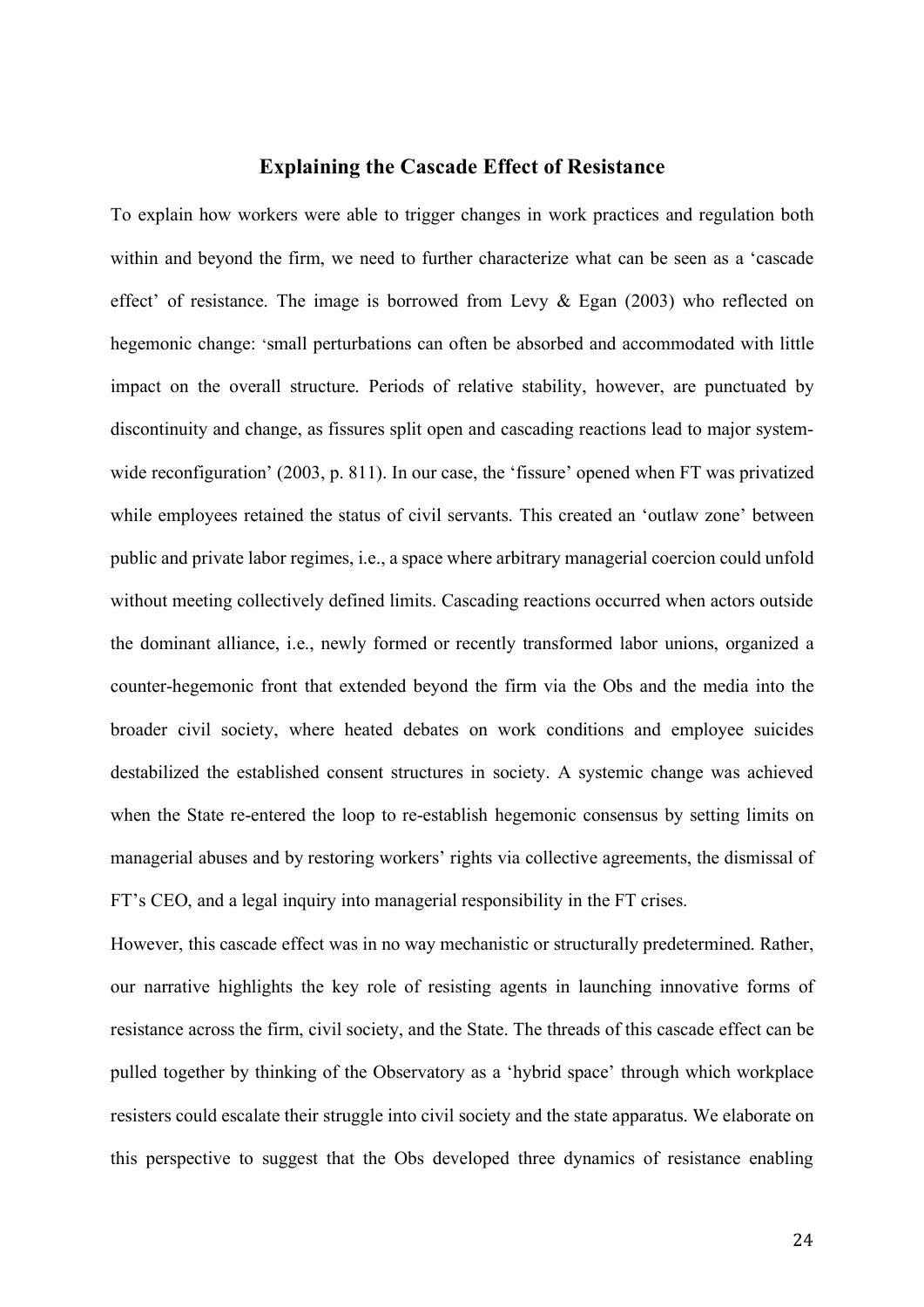workers to combine, develop, and leverage not just discursive, but also material and organizational resources, to escalate their struggle into civil society and the state apparatus.

#### **Escalation into Civil Society**

First, the Obs offered a space to navigate through the knowledge and discourses produced by distinct social groups located inside the firm – SUD and CGC – and in the broader civil society – for the most part, social scientists. As the Obs was set up on the terrain of civil society, outside the direct control of dominant groups and under the legal status of association, it was able to reduce the barriers between the workplace and other spheres. As such, the hybrid space was constitutive of a capacity for resistance, allowing the resisters to mobilize a broader spectrum of resources – the scientific expertise of academics, contacts with journalists, labor inspectors, and union members, and funding provided by SUD and CGC. Importantly, it also enabled them to develop navigational skills across discursive boundaries. This was notably the case in the discussions about workers' suicides, when the boundaries between private and public spheres were revisited in view of political action. The hybrid space was itself an outcome of the navigational skills that it came to support collectively, as observed in the union leaders' capacity to launch and sustain the Obs over several years. Pierre Morville, an atypically left-wing unionist at CGC, and Patrick Ackerman, a SUD activist who considered allying with a managerial union, were both aware of the relevance of academic knowledge to the workers' struggles.

Second, the hybrid space generated new knowledge, discourses, tools, and acts of resistance. Research participants recall witnessing 'the collective elaboration of a grammar and a discourse adapted to the situations experienced at FT' during the Obs' national meetings, thus redefining the 'borders between what can and cannot be morally and tactically said on sensitive issues'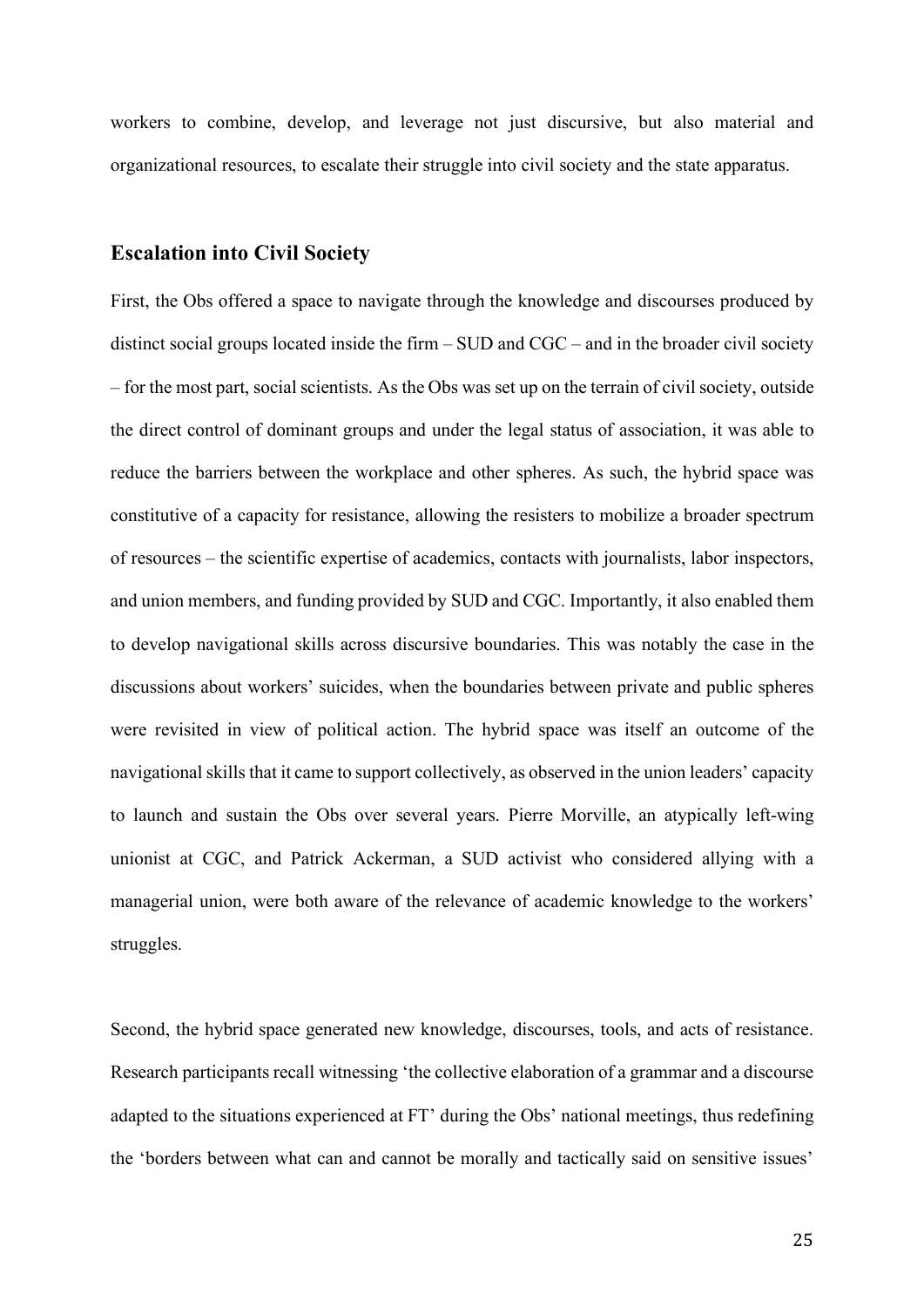(Delmas & Merlin, 2010, p. 40). The scientific capacity to 'observe' was mobilized not simply to develop a new understanding of the situation experienced by workers but also to act upon it, as expressed in the slogan *Observer, Comprendre, Agir* (Observe, Understand, Act), devised in response to criticisms by hostile unions that the Obs lacked the capacity to engage with management. Hence, the Obs produced surveys, reports, meetings, as well as training sessions for labor unionists.

Third, the hybrid space was subversive. Academic activists depicted a Foucauldian struggle 'on the battle field of power-knowledge. On one side, the camp of law, order, and truth, with all its privileges, its technologies, its global discourses and their power effect. On the other, the camp of small, dispersed, confiscated, silenced knowledge. The position asserted by the Obs was to detect, decipher, buried knowledge in order to put them in insurrection against the despotism of managerial knowledge' (Burgi & Gojat, 2009, p. 2). The Obs was thus to 'serve as a tool for labor unions and enable workers to reclaim the overall project of a true work collective, enable them also to rebuild self-esteem and give meaning to their harrowing experiences' (*ibid.*, p. 6). Having common counter-hegemonic purpose did not mean that the hybrid space was devoid of internal tensions, as observed for instance between the pragmatic expectations voiced by labor unionists and the analytical orientations inherent to academics' contributions (Delmas & Merlin, 2010).

## **Escalation into the State**

The hybrid space extended into the state apparatus, primarily via the labor inspectorate where connections were forged with key players such as Sylvie Catala, who received early evidence of the situation at FT and also mobilized her expertise for the Obs' educational activities. The navigational space trickled up the State's hierarchical lines, notably via two former labor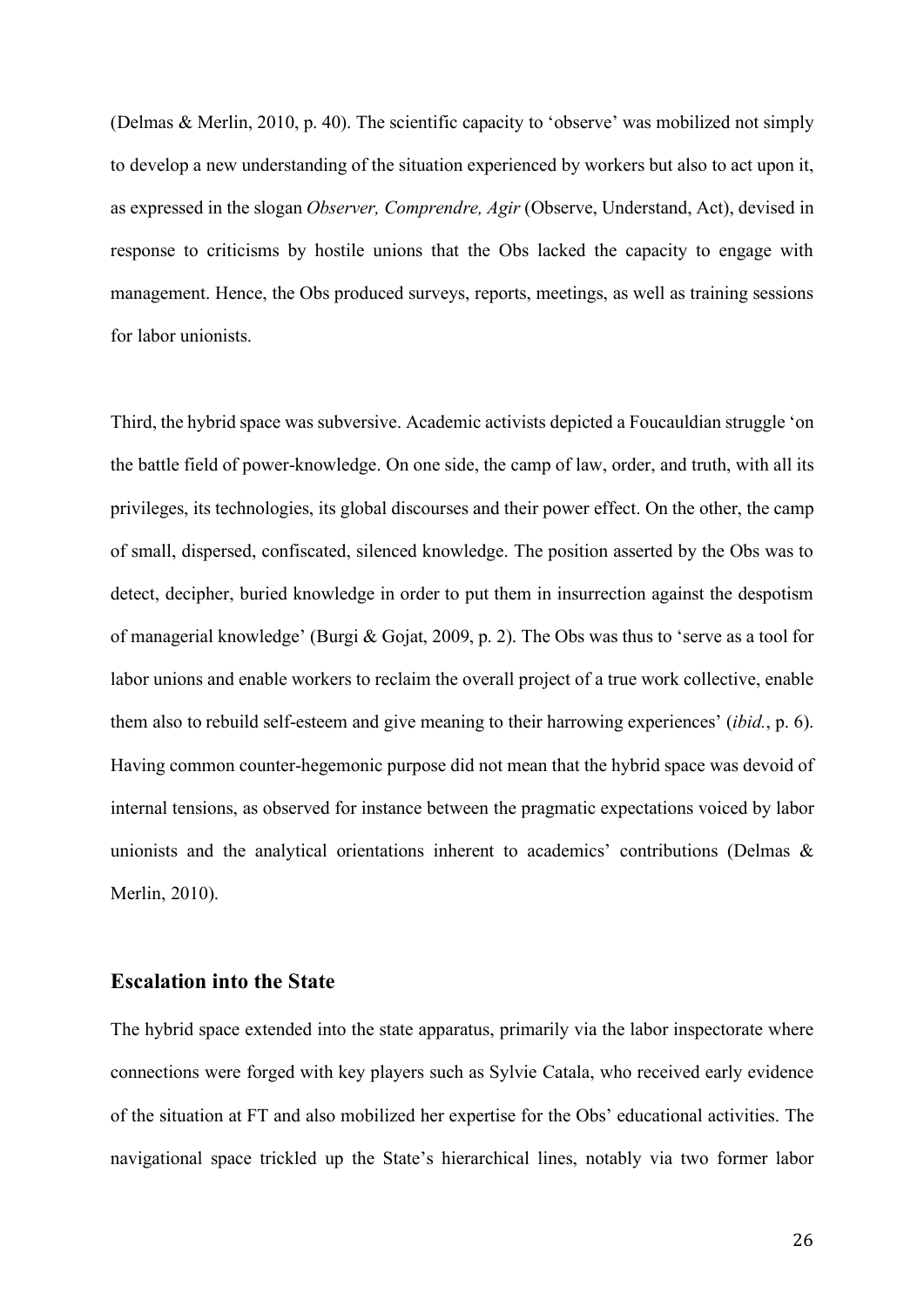inspectors – including Lanouzière – who acted as technical counsellors of the DGT Jean-Denis Combrexelle and Minister of Labor Xavier Darcos. Neither of these high-ranking officials had the same social and educational background as the French elite and both were deeply concerned by the series of suicides ('Darcos was an important figure and a strong support' UN-CGC3). The pooling and integration of knowledge across government, civil society, and corporate borders also fuelled an intense productive activity in the hybrid space in the form of a decisive labor inspection report, the ensuing court case, and the 'name and shame' initiative inspired by Anglo-Saxon tactics.

For the state resisters, re-establishing employee protection against arbitrary managerial pressures meant opposing the neoliberal logic promoted by the Ministry of the Economy and Finance, representing the State in its shareholder role. Hence the hegemonic struggle redeployed itself *within* the state apparatus through the formation of a 'diarchy' (CGC1) between the Ministry of Labor and the Ministry of the Economy and Finance. This formation was not monolithic, but rather infused with continuous movement and political maneuvering as, for instance, when Hervé Lanouzière built a 'cordon fence' around Sylvie Catala, which allowed her to move forward with her report under Art. 40 of the French penal code. Social gains were obtained by the Labor arm of the diarchy in a context of continuing influence of the shareholder State and aligned interests in corporate and civil society circles, as illustrated by Richard's choice to replace Lombard, the quick halt of the name and shame tactic, and the slow progress of the legal procedure launched against FT and its top managers.

## **Hybrid Spaces of Resistance as Levers for Systemic Change**

'There is nothing inherent in a social situation that will automatically prompt resistance' (Fleming, 2016: 107). Even though management practices were acknowledged to be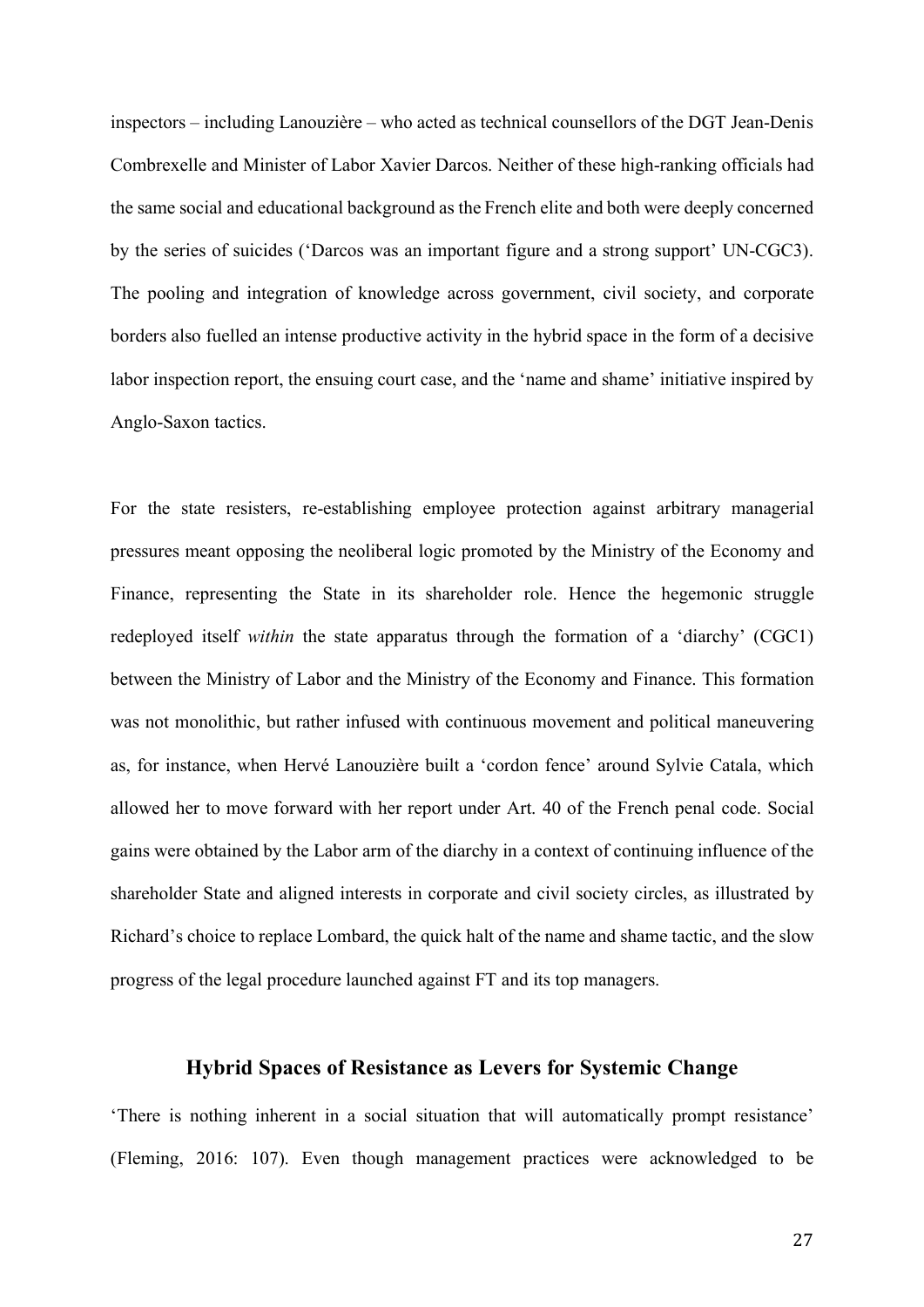particularly destructive in the case under study (Chabrak et al., 2016), workplace bullying has become pervasive and work-related suicides are estimated to be on the rise in major industrial economies (Waters, 2017), underscoring the brutal 'logics of expulsion' – from jobs, houses, land, and in our case, life itself – which Sassen (2014) sees as a defining feature of our times. It is rather due to the characteristics of the resistance per se that this case could stand out as exemplary. What is remarkable is the way in which the workplace struggle escalated beyond the firm and gained leverage in civil society and the state apparatus, bringing about hegemonic transformation in the form of collective agreements on stress and violence at work, the launch of new corporate procedures on psychosocial risks, and a pending court case engaging the penal responsibility of the firm's management for harassing workers. A neo-Gramscian perspective allowed us to account for the 'cascade effect' of this resistance, which we further explained by highlighting the multifaced role of a hybrid space, situated at a meso-level between individuals and dominant institutions, and spanning the three sites of hegemony/counter-hegemony.

We highlight three processes of 'sharing,' 'generating,' and 'leveraging' not only discursive but also material resources, which occurred in what we see as a hybrid space of resistance. To do so, we drew inspiration from the notion of hybridity offered by Moje et al. (2004). We recast this notion and extended it to a neo-Gramscian perspective where it serves to highlight the cross-institutional nature of the resistance across the firm, civil society, and the State. As a result, our perspective on hybridity could account for a 'fourth' rather than a 'third' space, as it has the capacity to integrate actors and resources across the three main sites of hegemony/counter-hegemony.

Such features distinguish our neo-Gramscian perspective on hybrid spaces from the related notion of 'free space' (Evans & Boyte, 1986), which has been mobilized in studies on workplace and civil society resistance (Courpasson et al., 2017; Poletta, 1999). Free spaces are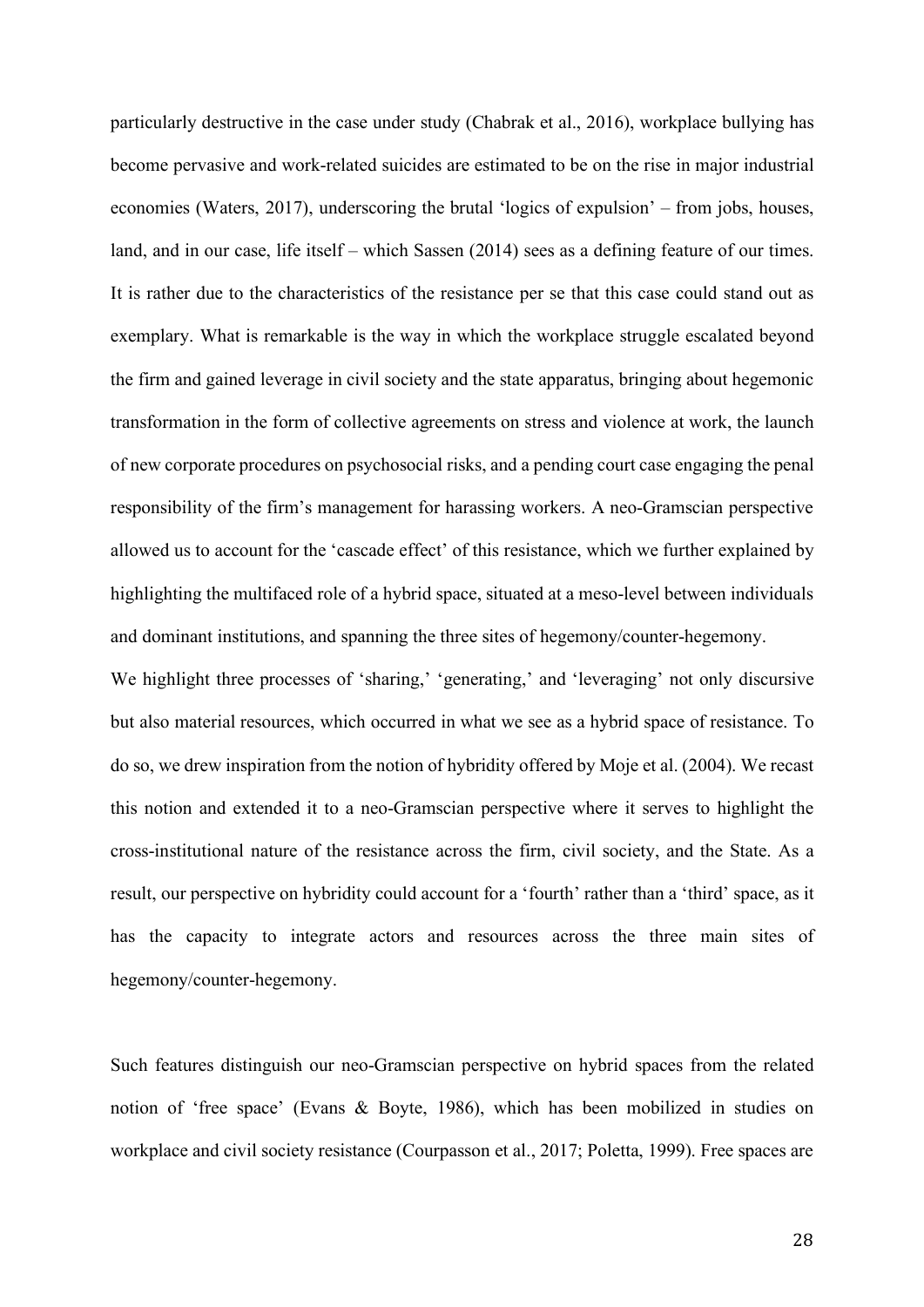seen as small-scale settings located outside the control of dominant groups, which are 'voluntarily participated in, and generate the cultural challenge that precedes or accompanies political mobilization' (Poletta, 1999: 1). The fact of being located outside the firm's managerial control, in the realm of civil society, was certainly important to the Obs' capacity to launch and sustain a counter-hegemonic movement. Nevertheless, our neo-Gramscian take on hybrid space does not pre-suppose the informality and marginality of a free space vis-à-vis hegemonic institutions. It rather signals the capacity to mobilize resources and launch actions across the core institutions constituting the hegemony. By doing so, it provides for two broad types of contribution to the literature.

First, in Gramscian terms, civil society is seen as *the* main field of 'interest articulation and social struggle,' where the alignment of hegemonic forces can be destabilized through political contestation (Carroll & Ratner, 1994:6). From the perspective of neo-Gramscian studies, a core contribution of our research is thus to show that political contestation may lead to systemic change when – and if – it is prompted from within a hybrid space that interconnects resisters not only within civil society, but also in the spheres of the State and the corporation. Our account of the resistance at France Telecom underscores the alliances that resisters had to build across the main sites of neoliberal hegemony, as well as the tensions they faced within each of these three spheres, particularly – but not exclusively<sup>2</sup> – in the firm and the State, so as to achieve hegemonic transformation. Our findings support the assumption that 'counterhegemony has to start from that which exists, which involves starting from "where people are at"…[and] involves the "reworking" or "refashioning" of the elements which are constitutive of the hegemony' (Hunt, 1990: 136, in Ewick & Silbey, 2003: 1335). We emphasize the crossinstitutional hybridity of the micro processes that enabled such counter-hegemony to become broadly transformative.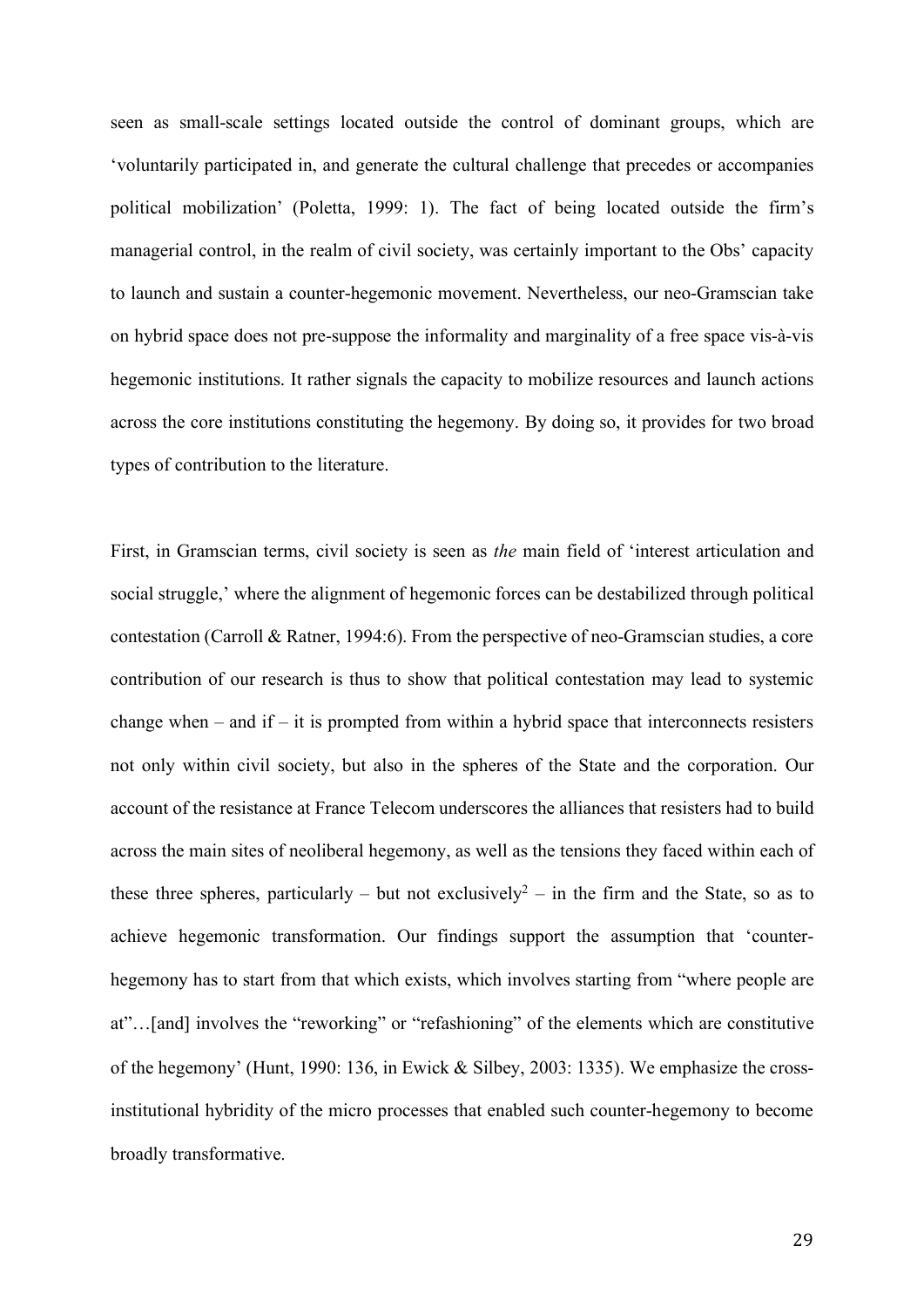Second, by offering a narrative of the hegemonic transformation that people were able to induce through a hybrid space of resistance, we help to bridge the gap between workplace and civil society resistance studies. Our rendering of the hybrid space acknowledges features that have been observed in both sites insofar as the 'meaning' it served to elaborate was not 'innate and predetermined' but remained 'fluid and multivalent' over the course of the struggle, which itself took multiple forms: 'a struggle to form, a struggle against power, a struggle that involved power, and an internal struggle' (Hardy, 2016: 103-104). Our contribution adds to these perspectives by offering a practical theory of resistance based on the three core processes of 'sharing', 'generating' and 'leveraging' discursive and material resources *across* the three sites of hegemony/counter-hegemony: (i) 'sharing' or 'navigating through' diverse cultural, procedural and discursive resources, in our case among labor unionists, civil servants, academics, journalists and other resisters; (ii) 'generating' new resources, i.e., new political views on suicides and psychosocial risks at work, new legal and managerial procedures at the workplace; and (iii) 'leveraging' these resources to transform dominant discourses and practices as conveyed, in our study, by the Ministry of Finance and the firm's top management. We suggest that this scheme could offer a blueprint for new practices of – and research on – resistance, if and when such resistance is geared towards achieving systemic change.

#### **Concluding comments**

In troubled times, when new forms of hegemonic despotism are becoming pervasive in the workplace and the concentration of wealth and power continues unabated in global patterns of production and organization, how can resisters make the invisible, visible, and the unspoken, a subject of debate, so as to drive concrete political changes in the living conditions of workers and more broadly, of people and other living beings who are affected by these changes? We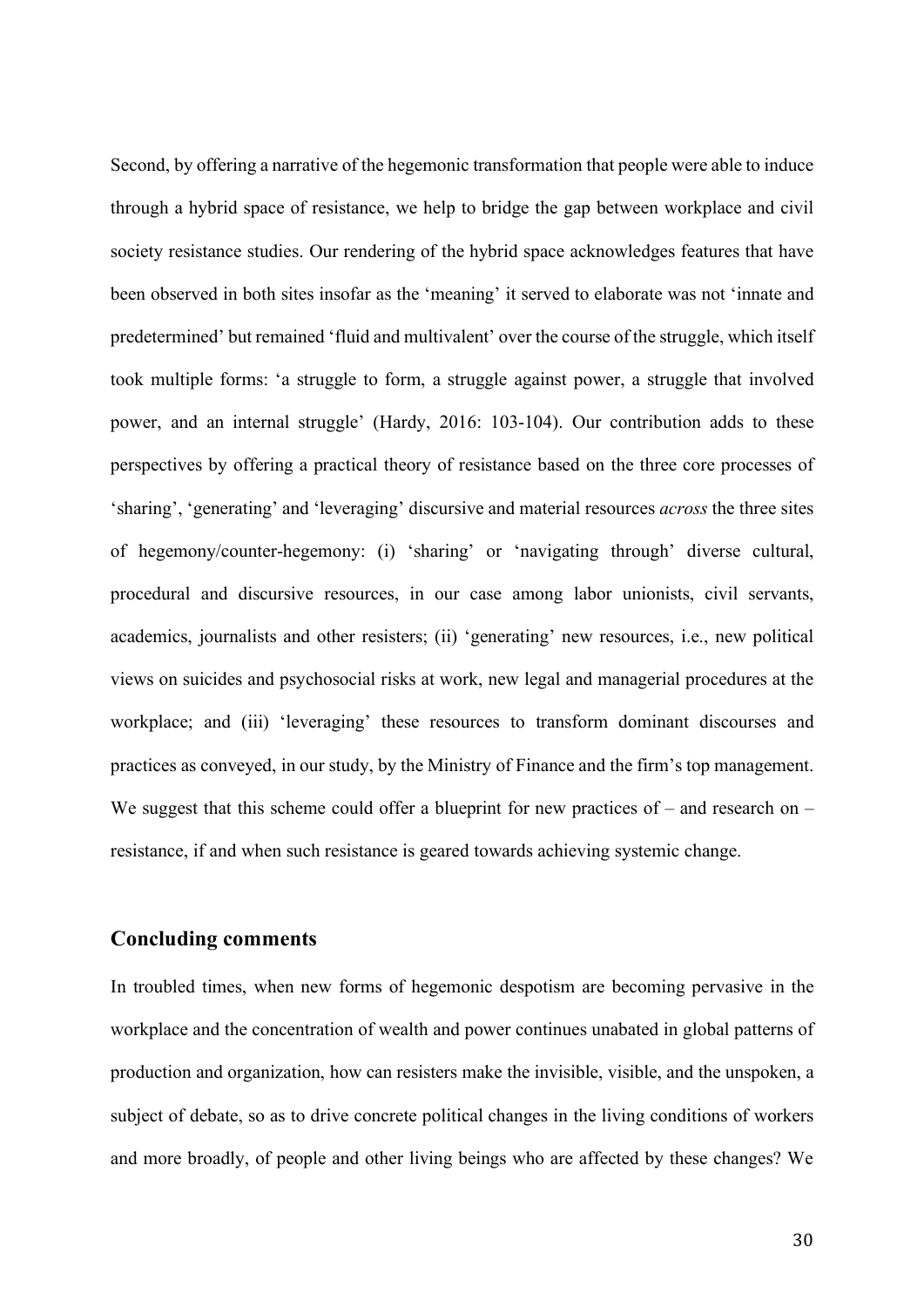believe that our case study of resistance at France Telecom offers relevant theoretical and practical insights on this question, by tracing the sequences of hegemonic transformation that occurred within this firm and beyond, and by highlighting the hybridity of the space of resistance that served to curb hegemonic despotism and to establish new norms and practices at the French workplace. Cutting across the three main pillars of hegemony, i.e., the firm, civil society, and the State, was instrumental to the transformative capacity of the hybrid space. As was the engagement of resisters in launching new ways of sharing, generating and leveraging material and discursive resources, both from within, and by stretching beyond, their established role and position in the three sites of neoliberal hegemony.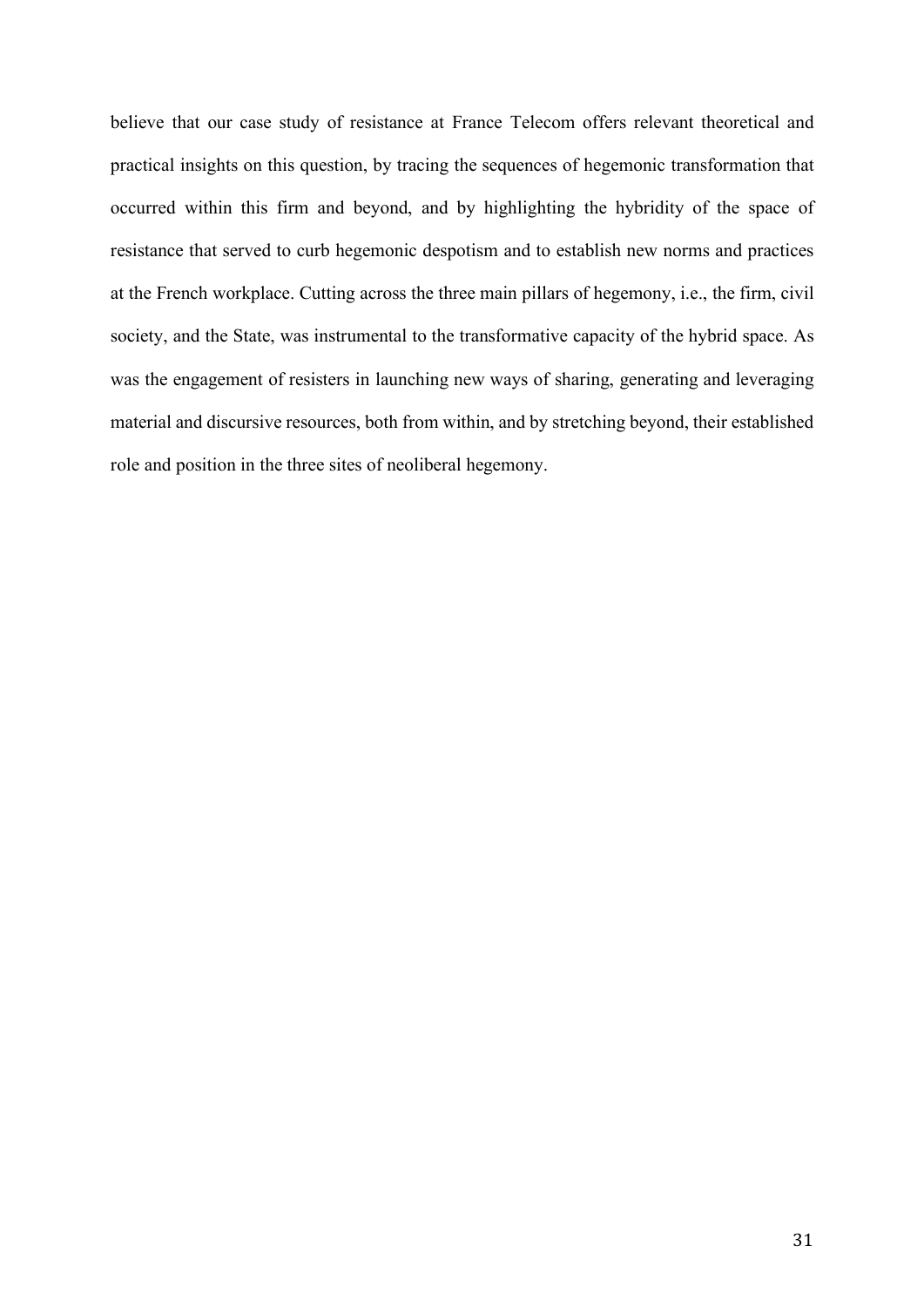1

<sup>&</sup>lt;sup>1</sup> National conferences were organized in December 2007 and November 2008, gathering 200 to 300 participants for workshops, debates and information dissemination. A network of journalists specialized in social issues was formed around the initiative, who commended the work of the Observatory.

<sup>&</sup>lt;sup>2</sup> We gathered anecdotal evidence that such tensions also occurred within civil society, most notably in the media where some journalists faced pressures to stop divulgating – and as a compromise, to euphemize their rendering of – the suicide events at FT. For instance, in the midst of the social crisis, it was decided at a major French media that the practical protocols by which FT employees killed themselves – which could be, at times, very spectacular – would not be specified in further suicide announcements.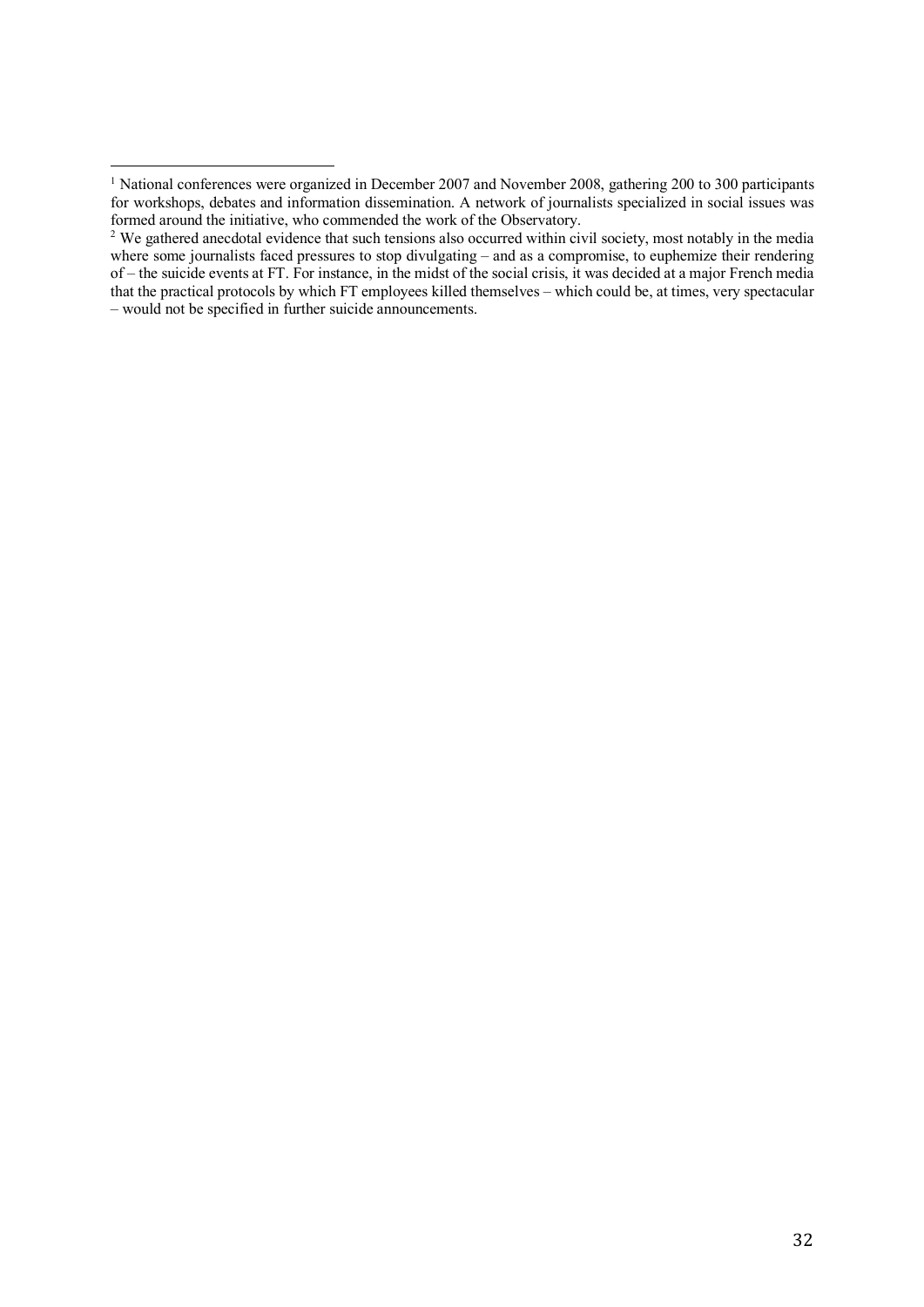#### **REFERENCES**

- Abbott, A. (2001). *Time Matters. On Theory and Method*. Chicago, IL: The University of Chicago Press.
- *Authors' reference withdrawn*
- Bakhtin, M. (1984). *Problems of Dostoevsky's Poetics* (ed. & trans. C. Emerson). Manchester, U-K: Manchester University Press.
- Burgi, N., & Gojat, P. (2009). Quelles postures revendiquer face au déni institutionnalisé de la maltraitance au travail ? Conference of the French Association of Anthropology, University of Lille, France, 12 November.
- Calabrese-Barton, A. & Tan, E. (2009). Funds of knowledge and discourses and hybrid space*. Journal of Research in Science Teaching*, *46*(1), 50-73.
- Belova, O., King, I., & Sliwa, M. (2008). Introduction Polyphony and Organization Studies: Mikhail Bakhtin and Beyond. *Organization Studies, 29*(4), 493-500.
- Bhabha, H. (1994). *The Location of Culture*. New York, NY: Routledge.
- Bieling, H.-J., (2013). European financial capitalism and the politics of (de-)financialization. *Competition and Change, 17*(3), 283-98.
- Biétry, F. (2007). L'adhésion au syndicalisme autonome en France : Récits de pratique de militants Sud. *Industrial Relations/Relations industrielles, 62*(1), 117-141.
- Burawoy, M. (1979). *Manufacturing Consent: Changes in the Labor Process under Capitalism*. Chicago, IL: University of Chicago Press.
- Burawoy, M. (1985). The Politics of Production: Factory Regimes under Capitalism and Socialism. London, U-K: New Left.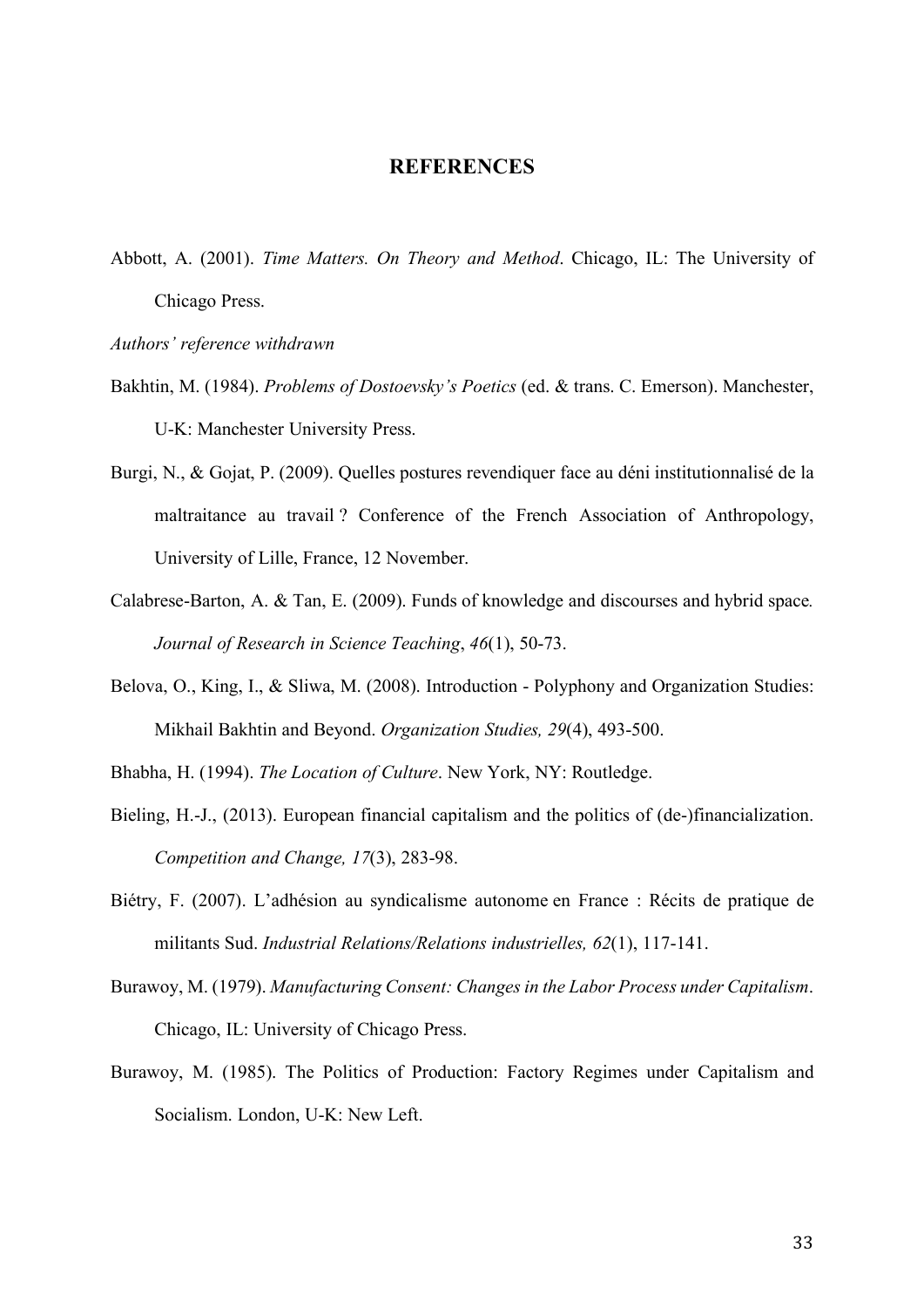- Carrol, W. K. & Ratner, R. (1994). Between Leninism and radical pluralism: Gramscian reflections on counter-hegemony and the new social movements. *Critical Sociology, 20*(2), 1-24.
- Chabrak, N., Craig, R. & Daidj, N. (2016). Financialization and the employee suicide crisis at France Telecom. *Journal of Business Ethics, 139*(3), 501-515.
- Clift, B. (2004). Debating the restructuring of French capitalism and Anglo-Saxon institutional investors: trojan horses or sleeping Partners? *French Politics, 2*(3), 333-346.
- Cohn, T. (2016). *Global Political Economy: Theory and Practice* (7th ed.). New York, NY: Routledge.
- Contu, A. (2008). Decaf resistance. *Management Communication Quarterly, 21*(3), 364-379.
- Contu, A., Palpacuer, F. & Balas, N. (2013). Multinational corporations' politics and resistance to plant shutdowns: a comparative case study in the south of France. *Human Relations, 66*(3), 363-384.
- Coriat, B. (2006). Moves towards finance-led capitalism: the French case. In: Coriat B, Petit P & Schinder G (eds) *The Hardship of Nations: Exploring the Paths of Modern Capitalism* (pp. 69-96). Cheltenham, U-K: Elgar.
- Courpasson, D., Dany, F. & Clegg, S. (2012). Resisters at work: Generating productive resistance in the workplace. *Organization Science, 23*(3), 801-819.
- Courpasson, D. (2016). Impactful resistance : The persistence of recognition politics in the workplace. *Journal of Management Inquiry, 25*(1), 96-100.
- Courpasson, D. (2017). Beyond the hidden/public resistance divide: How bloggers defeated a big company. *Organization Studies, 38*(9), 1277-1302.
- Courpasson, D., Dany, F., & Delbridge, R. (2017). Politics of place: The meaningfulness of resisting places. *Human Relations, 70*(2), 237-259.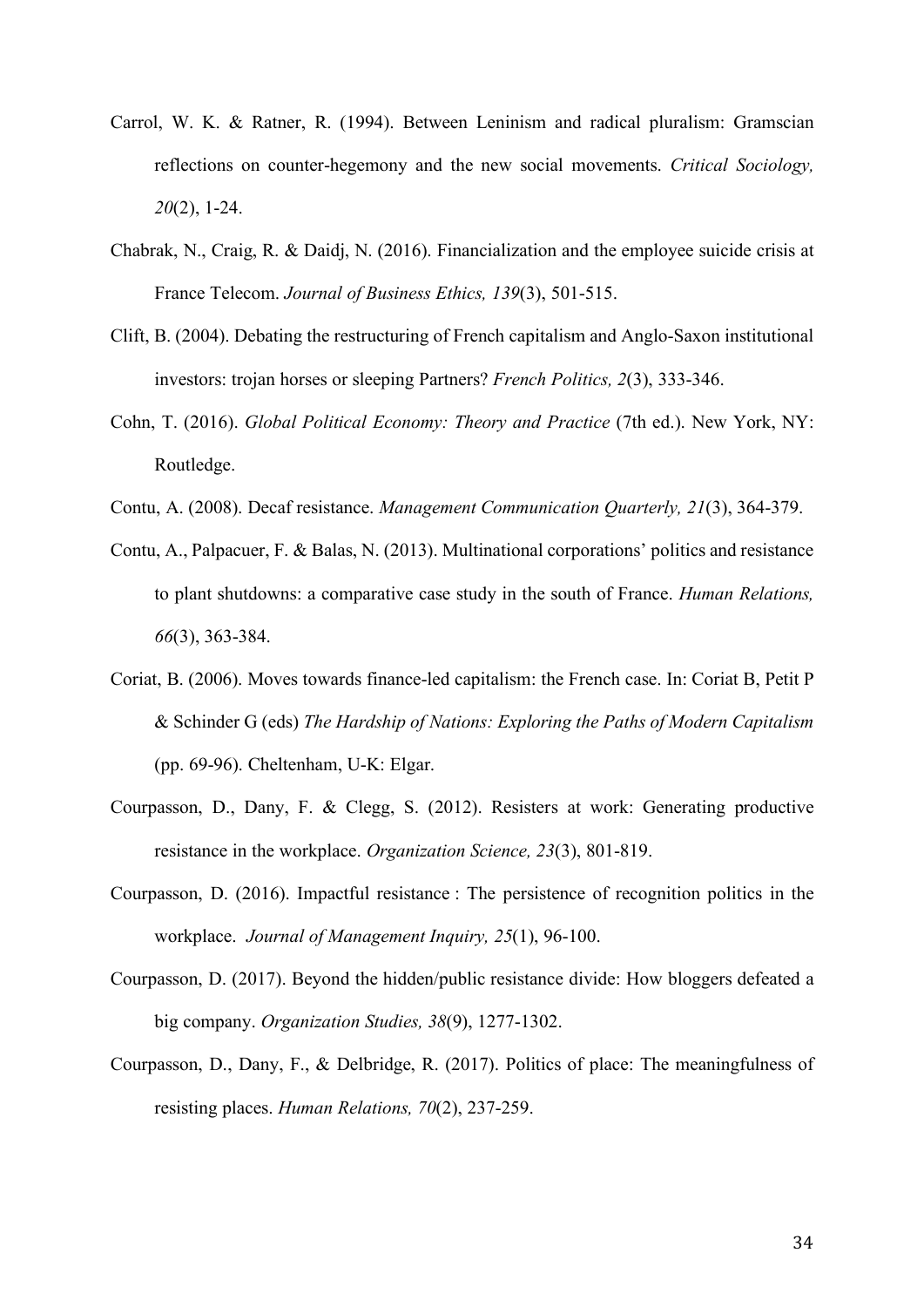- Cushen, J. (2013). Financialization in the workplace: Hegemonic narratives, performative interventions and the angry knowledge worker. *Accounting, Organizations and Society, 38*, 314-331.
- De Certeau, M. (1984*). The Practice of Everyday Life*. Berkeley, CA: University of California **Press**.
- Decèze, D. (2004). *La Machine à Broyer: France Télécom.* Paris, France: Jean-Claude Gawsewitch.
- Delmas, C. & Merlin, J.-R. (2010). L'Observatoire du stress et des mobilités forcées à France Télécom : logiques et modes d'action d'une structure originale. *Savoir Agir,* 12, 35-41.
- Dervin, Y. (2009). *Ils m'ont détruit ! Le rouleau-compresseur de France Télécom.* Paris, France: Michel Lafon.
- Dielh, B., & Doublet, G. (2010). *Orange: le Déchirement; France Telecom ou les Dérives du Management*. Paris, France: Gallimard.
- Du Roy, Y. (2009). *Orange Stressée: le management par le stress à France Télécom.* Paris, France: La Découverte.
- Eisenhardt, K. M., & Graebner, M. E. (2007). Theory building from cases: Opportunities and challenges. *Academy of Management Journal, 50*, 25-32.
- Erkama, N. & Vaara, E. (2010). Struggles over legitimacy in global organizational restructuring: a rhetorical perspective on legitimation strategies and dynamics in a shutdown case. *Organization Studies, 31*(7), 813-39.
- Evans, S. & Boyte, H. (1986). *Free Spaces*. Chicago, IL: University of Chicago Press.
- Ewick, P. & Silbey, S. (2003). Narrating social structure: Stories of resistance to legal authority. *American Journal of Sociology*, *108*, 1328-72.
- Ewick, P. & Silbey, S. (1995). Subversive Stories and Hegemonic Tales: Toward a Sociology of Narrative. *Law & Society Review 29*, 197-226.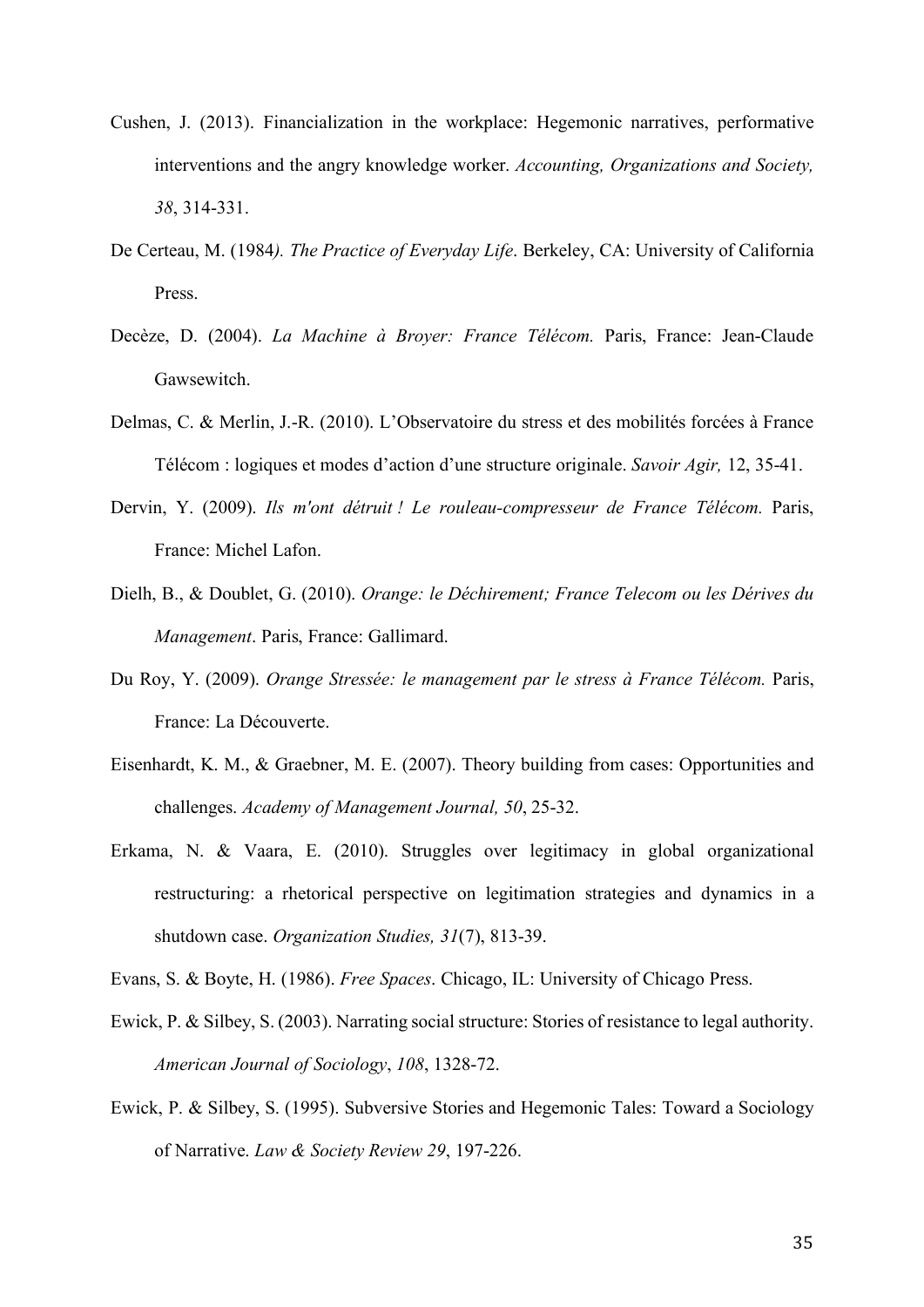- Ezzamel, M., Willmott, H., & Worthington, F. (2008). Manufacturing shareholder value: The role of accounting in organizational transformation. *Accounting, Organizations and Society, 33*, 107-14.
- Faulconbridge, J., & Muzio, D. (2009). The financialization of large law firms: situated discourses and practices of reorganization. *Journal of Economic Geography, 9*, 641-661.
- Fleming, P. (2016). Resistance and the 'Post-Recognition' Turn in Organizations. *Journal of Management Inquiry, 25*(1), 106-110.
- Fontura, Y., Bharucha, Z.-P. & Böhm, S. (2016). A transnational agri-food system for whom ? The struggle for hegemony at Rio+20. *Revista de Administração de Empresas, 56*(4), 424-437.
- Forsberg, P. & Stockenstrand, A.-K. (2014). Resistance to financialization: Insights about collective resistance through distancing and persistence from two ethnographic studies. *Journal of Organizational Ethnography, 3*(2), 169-187.
- Foulon, S. & Champeaux, F. (2012). *Dernier Recours : le Monde du Travail devant les Tribunaux*. Paris, France: Seuil.
- Fraher, A. & Gabriel, Y. (2016). Meeting and resisting the corporate body snatchers: The US piloting profession in times of downsizing and restructuring. *Tamara Journal of Critical Organization Inquiry, 14*(1), 35-51.
- Gehman, J., Glaser, V., Eisenhardt, K., Gioia, D., Langley, A. & Corley, K. (2017). Finding Theory–Method Fit: A Comparison of Three Qualitative Approaches to Theory Building. *Journal of Management Inquiry*, first published online: May 30.
- Gill, S. (1997). Gramsci, modernity, and globalization. Paper presented at the conference on Gramsci and the Twentieth Century. Instituto Fondazione Gramsci, Sardinia, Italy.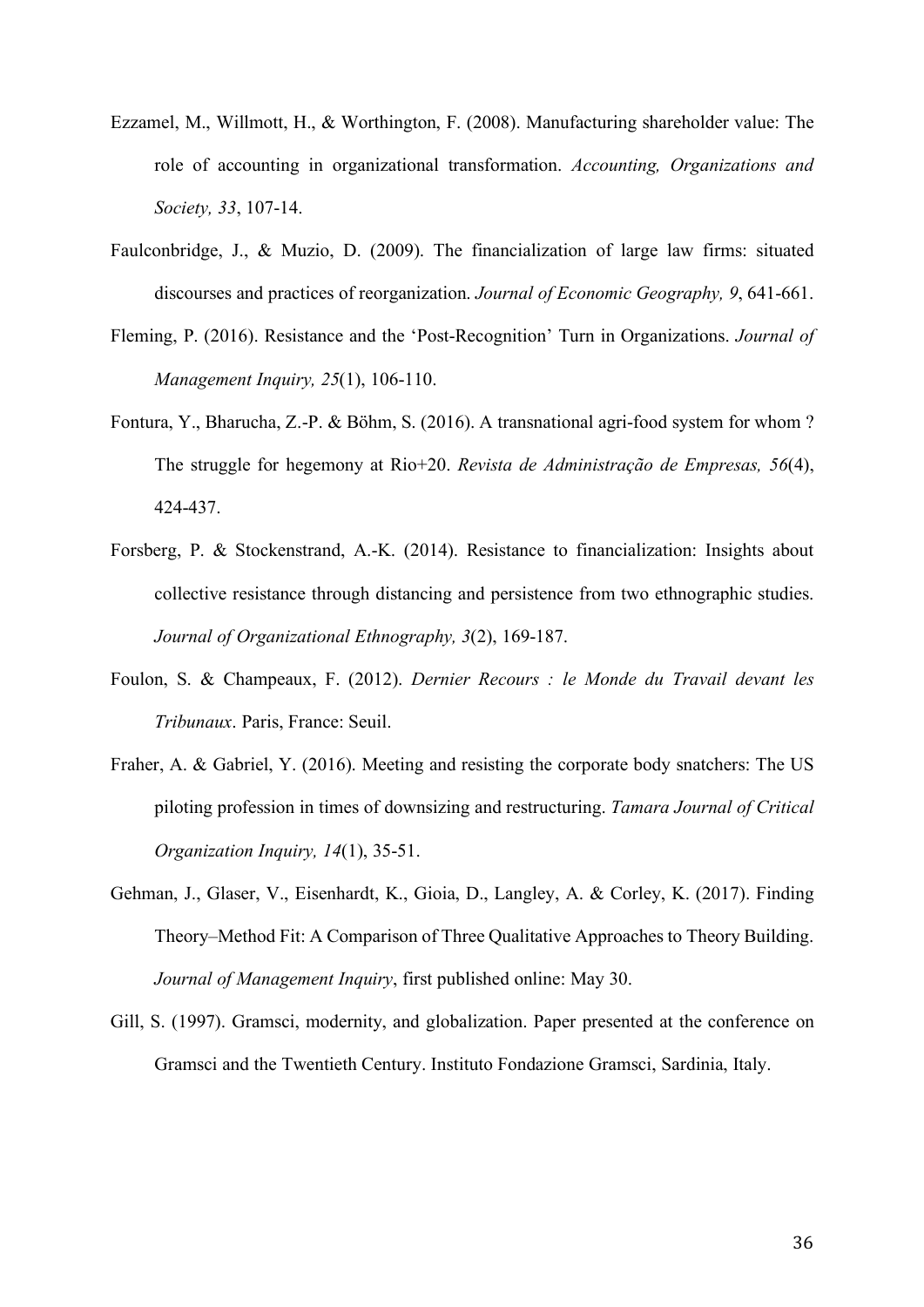- Goyer, M. (2006). Varieties of institutional investors and national models of capitalism: The transformation of corporate governance in France and Germany. *Politics & Society, 34*(3), 399-430.
- Gramsci, A. (1971). *Selections from the Prison Notebooks.* New York, NY: International Publishers.
- Gutiérrez, K., Baquedano-Lopez, P., Alvarez, H., & Chiu, M. (1999). Building a culture of collaboration through hybrid language practices. *Theory Into Practice, 38*, 87-93.
- Hardy, C. (2016). *La* Résistance : Plus ça change, plus c'est la même chose. *Journal of Management Inquiry, 25*(1), 101-105.
- Hirsh, P. & De Soucey, M. (2006). Organizational restructuring and its consequences: rhetorical and structural. *Annual Review of Sociology, 32*, 171-89.
- Humphreys, M. & Brown, A. (2002). Narratives of organizational identity and identification: A case study of hegemony and resistance. *Organization Studies, 23*(3), 421-447.
- Knights, D. & MacCabe, D. (2000). Ain't misbehavin'? Opportunities for resistance under new forms of 'quality' management. *Sociology, 34*(3), 421-436.
- Knights, D. & Willmott, H. (1990). *Labor Process Theory*. London: Macmillan.
- Langley*,* A. (2009). Temporal bracketing*.* In A. Mills, G. Durepos, & E. Wiebe (eds.), *Sage Encyclopedia of Case Study Research*, Vol. 2, 919-921.
- Ledun, M. & Font Le Bret, B. (2010). *Pendant qu'Ils Comptent les Morts*. Paris, France: La Tengo.
- Levy, D. & Egan, D. (2003). A neo-Gramscian approach to corporate political strategy: conflict and accommodation in the climate change negotiations. *Journal of Management Studies, 40*(4), 803-29.
- Levy, D. & Scully, M. (2007). The institutional entrepreneur as Modern Prince: the strategic face of power in contested fields. *Organization Studies, 28*(7), 971-991.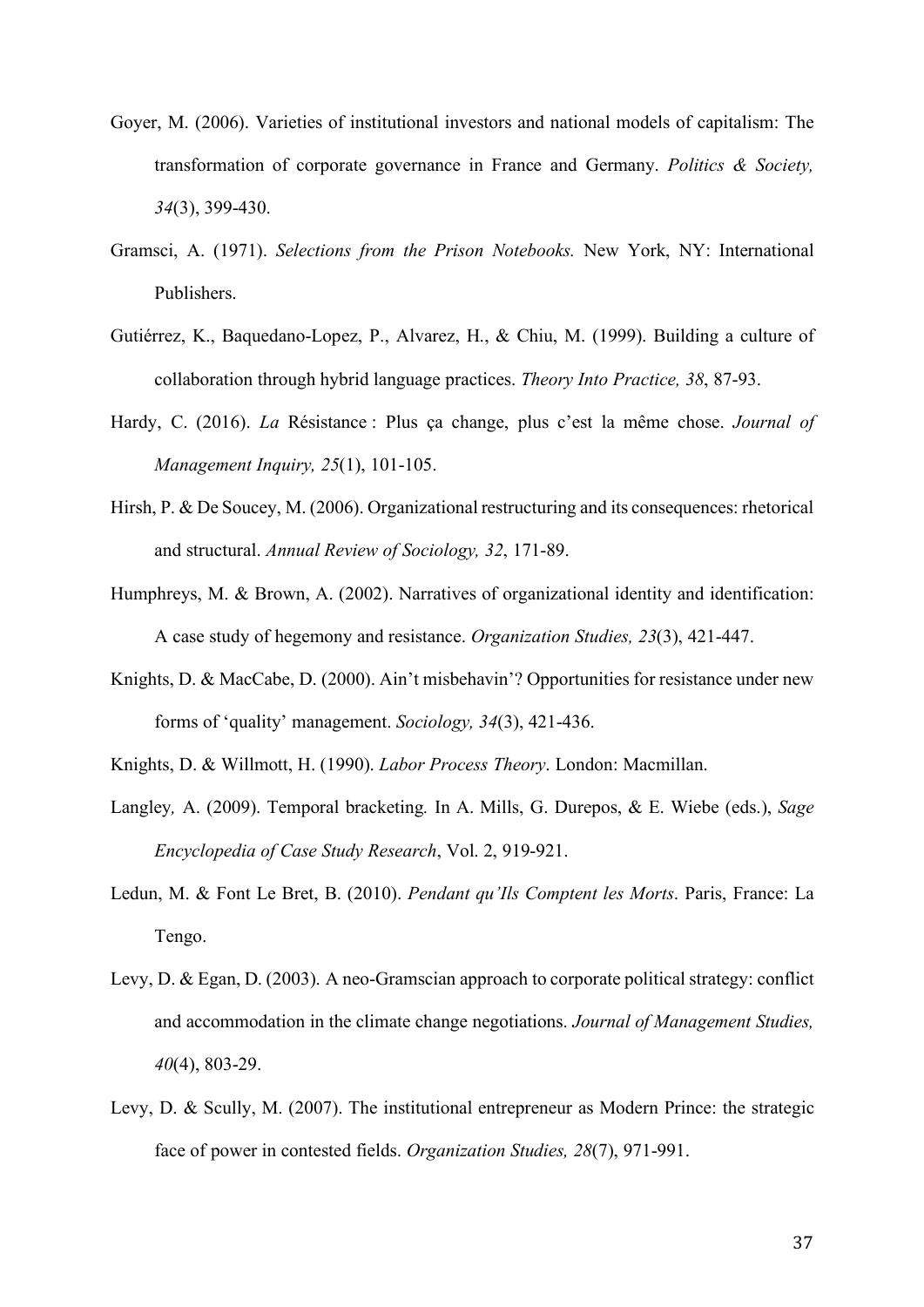- Levy, D. (2008). Political contestation in global production networks. *Academy of Management Review, 33*(4), 943-63.
- Levy, D., Brown, H., & de Jong, M. (2010). The contested politics of corporate governance: the case of the Global Reporting Initiative. *Business & Society,* 49(1), 88-115.
- Levy, D., Reinecke, J., & Manning, S. (2016). The Political Dynamics of Sustainable Coffee: Contested Value Regimes and the Transformation of Sustainability. *Journal of Management Studies, 53*(3), 364-401.
- Lubatkin, M., Lane, P., Collin, S., & Very, P. (2005). Origins of corporate governance in the USA, Sweden and France. *Organization Studies ; 26*(6), 867-88.
- Minella, A.-M. (2009). *Management par le stress à France Télécom*. Paris, France: Observatoire du Stress et des Mobilitées Forcées.
- Moje, E., Ciechanowski, K., Kramer, K., Ellis, L., Carrillo, R. & Collazo, T. (2004). Working toward third space in content area literacy: An examination of everyday funds of knowledge and Discourse. *Reading Research Quarterly, 39*(1), 38-70.
- Morin, F. (2000). A transformation in the French model of shareholding and management. *Economy and Society, 29*(1): 36-53.
- Mumby, D. (1997). The problem of hegemony: rereading Gramsci for organizational communication studies. *Western Journal of Communication, 61*(4), 43-75.
- Mumby, D., Thomas, R., Martí, I., & Seidl, D. (2017). Resistance redux. *Organization Studies, 38*(9), 1157-83.
- Polletta, F. (1999). 'Free spaces' in collective action. *Theory and Society 28*, 1-38.
- Pratt, N. (2004). Bringing politics back in: examining the link between globalisation and democratization. *Review of International Political Economy, 11*(2), 331-336.
- Salento, A., Masino, G., & Berdicchia, D., (2013). Financialization and organizational changes in multinational enterprises. *Revue d'économie industrielle, 144*(4), 145-176.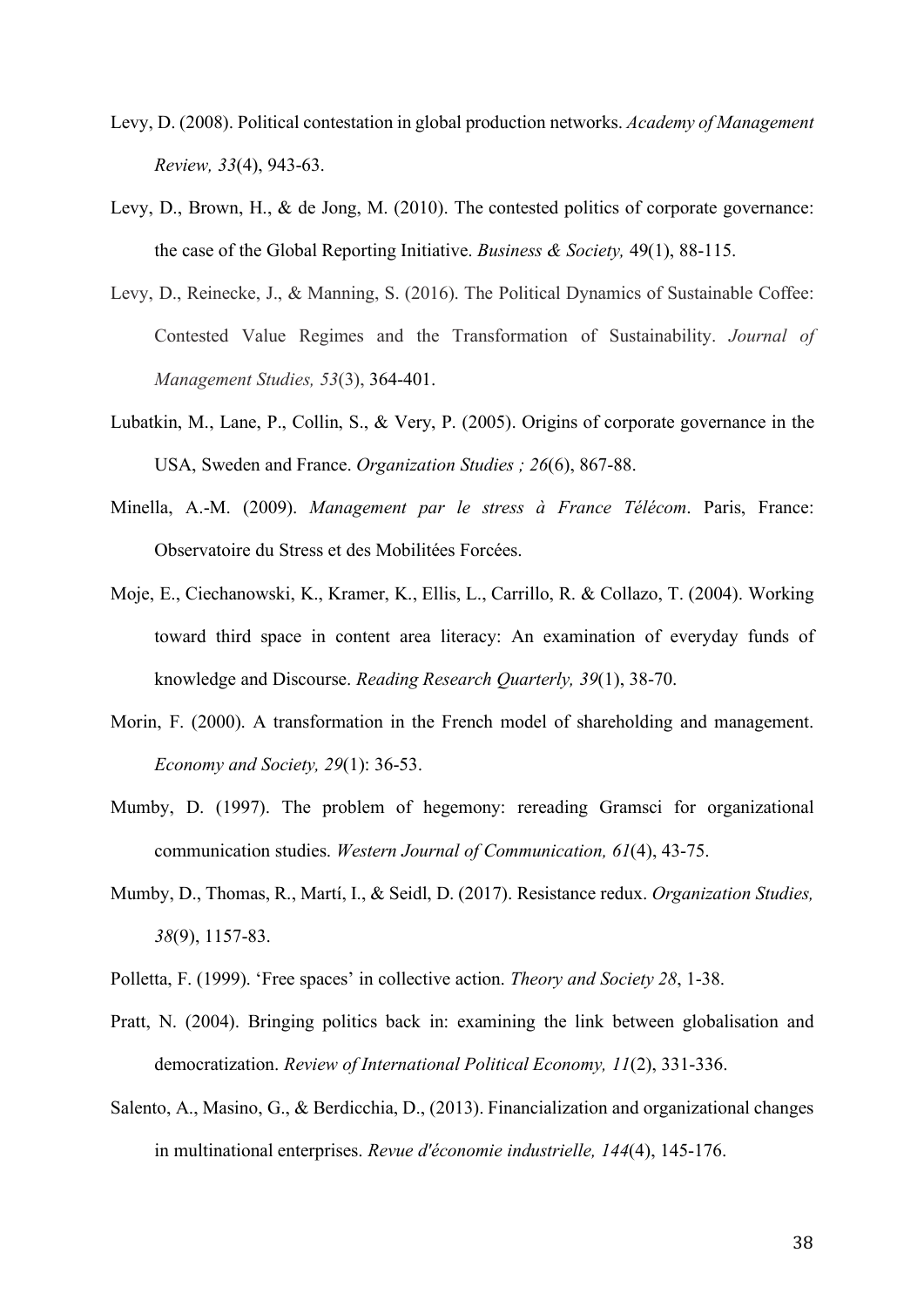- Saltorato, P., & Benatti, G. (2017). The organizational restructuring performative act under shareholder value management ideology. *Review of Business Management, 19*(64), 263- 288.
- Sassen, S. (2014). *Expulsions: Brutality and Complexity in the Global Economy*. Boston, MA: Harvard University Press.
- Schmidt, V. (2003). French Capitalism transformed, yet still the same. *Economy and Society, 32*(4), 526-554.
- Soja, E. (1996). *Thirdspace: Journeys to Los Angeles and other real-and-imagined places*. Malden, MA: Blackwell.
- Spicer, A., & Sewell. G. (2010). From national service to global player; transforming the organizational logic of a public broadcaster. *Journal of Management Studies, 47*(6), 913- 39.
- Spicer, A., & Böhm, S. (2007). Moving management: theorizing struggles against the hegemony of management. *Organization Studies, 28* (11), 1667-98.
- Spicer, A. & Fleming, P. (2007). Intervening in the inevitable: globalization and resistance in the public sector. *Organization, 14*(4), 517-541.
- Talaouit, V., & Nicolas, B. (2010). *Ils ont Failli me Tuer : Dans l'Enfer de France Télécom*. Paris, France: Flammarion.
- Thomas, R. & Davies, A. (2005). Theorizing the micro-politics of resistance: New public management and managerial identities in the UK public services. *Organization Studies, 26*(5), 683-706.
- Thompson, P. & Harley, B. (2013). Beneath the radar? A critical realist analysis of 'The Knowledge Economy' and 'Shareholder Value' as competing discourses. *Organization Studies, 33*(10), 1363-1381.

Todorov, T. (1971). *Qu'est-ce que le structuralisme?* Tome2. Paris, France: Seuil.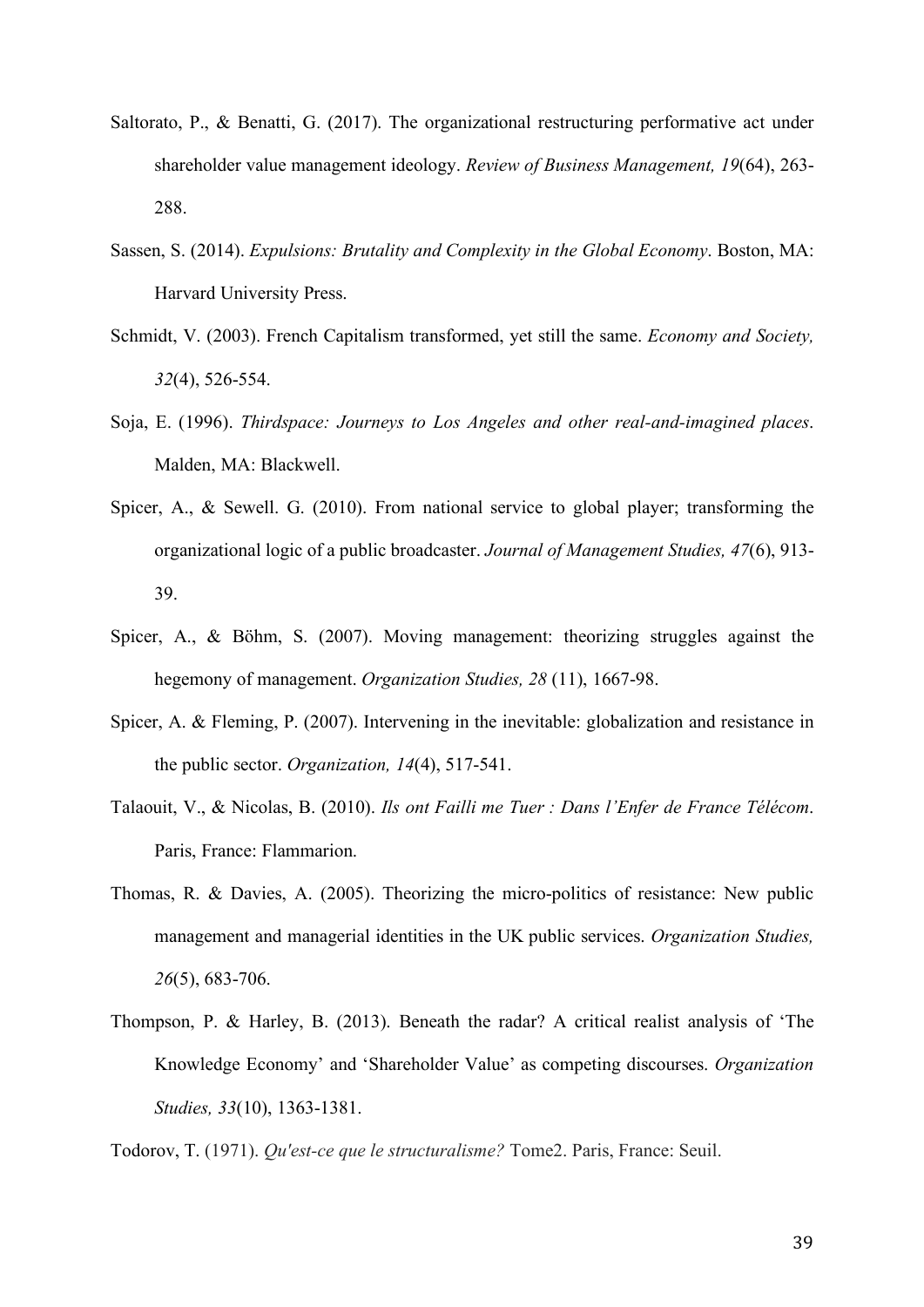- Vidaillet, B. & Gamot, G. (2015). Working and resisting when one's workplace is under threat of being shut down: A Lacanian perspective. *Organization Studies, 36*(8), 987-1011.
- Waters, S. (2017). Suicide voices: testimonies of trauma in the French workplace. *Medical Humanities, 43*, 24-29.
- Wells, D. (2009) Local Worker Struggles in the Global South: reconsidering Northern impacts on international labor standards. *Third World Quarterly*, *30*(3), 567-579.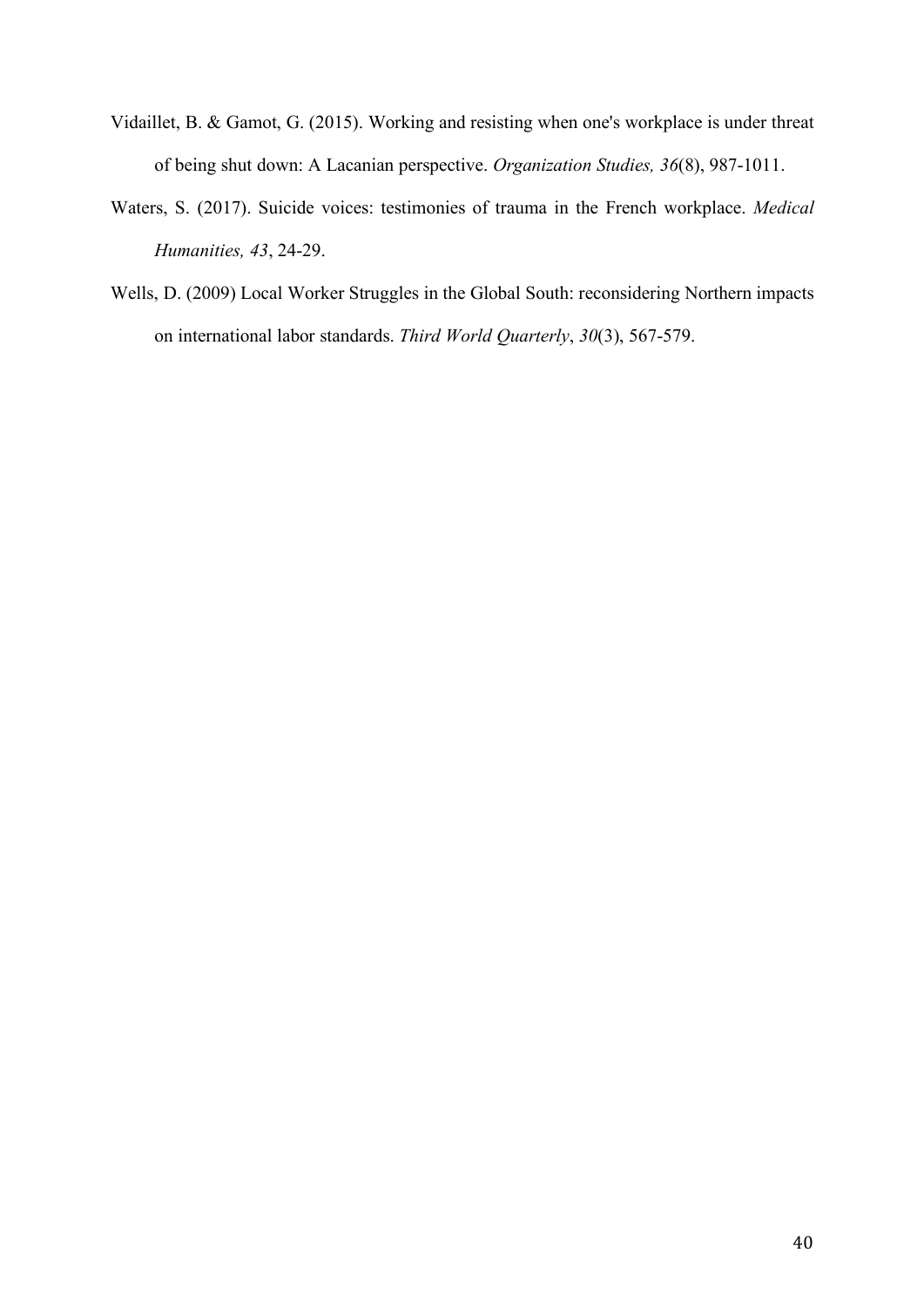| Organization                                                                             | # Interviewees              | # Interviews*  | Dates      | Codes      |
|------------------------------------------------------------------------------------------|-----------------------------|----------------|------------|------------|
| FT Labor Union SUD                                                                       | 3                           | 6              | 2011, 2012 | UN-SUD     |
| FT Labor Union CGC                                                                       | 3                           | 5              | 2011, 2012 | UN-CGC     |
| FT Labor Union CGT                                                                       | $\overline{2}$              | 2              | 2012       | UN-CGT     |
| FT Occupational physicians                                                               | 3                           | 4              | 2012       | OC         |
| State Department of Labor                                                                | $\overline{2}$              | 3              | 2012       | <b>STA</b> |
| French Press Agency + independent<br>journalist<br>Consultant for FT EC, Obs. Scientific | $\mathcal{D}_{\mathcal{L}}$ | $\overline{2}$ | 2012       | <b>MED</b> |
| Council                                                                                  | $\mathcal{D}_{\mathcal{L}}$ | 3              | 2011, 2012 | <b>EXP</b> |
| NAJE Theatre company (The Impacted)                                                      |                             |                | 2011       | <b>NAJ</b> |
| Total                                                                                    | 18                          | 26             |            |            |

# **Table I – Interviews and interviewees by organization and date**

\* Ten interviews were conducted face-to-face, thirteen were conducted by phone, and three follow-ups were done by email.

|                        | Hegemonic despotism                                                      | Counter-hegemonic<br>resistance                                            | Hegemonic transformation                                                       |
|------------------------|--------------------------------------------------------------------------|----------------------------------------------------------------------------|--------------------------------------------------------------------------------|
| Main events            | Rise of managerial coercion<br>in 'outlaw' zone at FT<br>$(2006 - 2009)$ | Denunciation of managerial<br>pressure at the workplace<br>$(2007 - 2010)$ | State intervention to restore social<br>political stability<br>$(2009 - 2010)$ |
| Major sites            | Corporation                                                              | Civil society                                                              | <b>State</b>                                                                   |
| Lead actors            | Top managers                                                             | Labor unionists                                                            | State activists                                                                |
| Ideological            | Neo-liberal financialization                                             | Anti-financialization                                                      | Protective role of the law at the                                              |
| dimension              | Suicide of the 'fragile'                                                 | 'Political' suicides                                                       | workplace                                                                      |
| Organizational         | NExT Restructuring Plan                                                  | Observatory of Stress and                                                  | Network of labor inspectorate                                                  |
| dimension              |                                                                          | <b>Forced Mobility</b>                                                     | Name and shame                                                                 |
|                        |                                                                          |                                                                            | Nationwide collective agreements                                               |
| Material               | Cash flow maximization                                                   | Reports, meetings, trainings                                               | End of forced mobility at FT                                                   |
| dimension              | Forced employee mobility                                                 | Unions' financial resources                                                | Dismissal of CEO                                                               |
|                        |                                                                          |                                                                            | Judicial proceeding                                                            |
| <b>Broader context</b> | Elite-driven financialization                                            | Social movements against                                                   | European framework for                                                         |
|                        | of French capitalism                                                     | neoliberal globalization                                                   | psychosocial risks and violence at                                             |
|                        |                                                                          |                                                                            | work                                                                           |

# **Table II – Sequences of hegemonic transformation**

Source: developed by the authors.